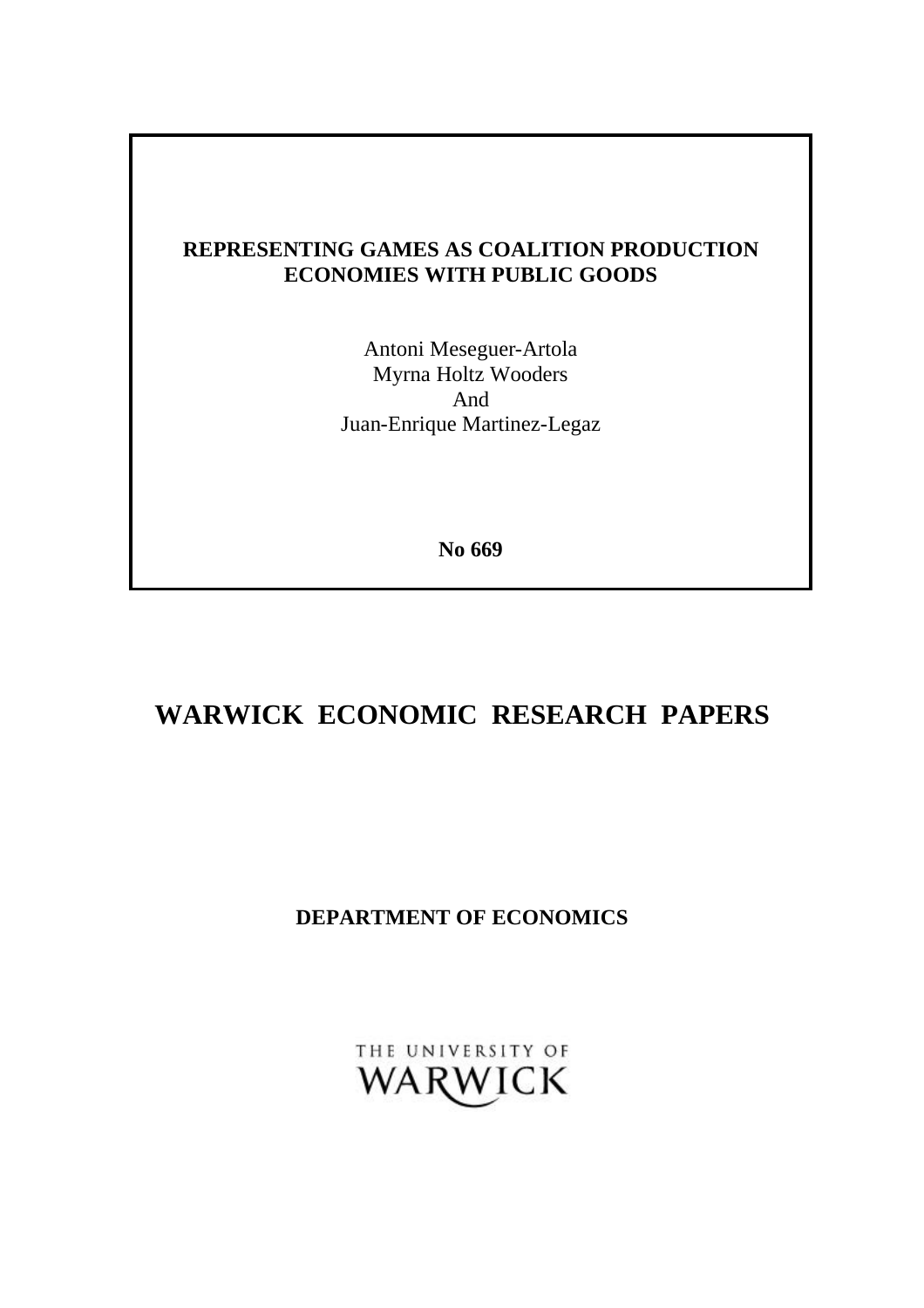# Representing games as coalition production economies with public goods

Antoni Meseguer-Artola ¤

Estudis d'Economia i Empresa Universitat Oberta de Catalunya email: ameseguer@uoc.edu

Myrna Holtz Wooders<sup>†</sup> Department of Economics University of Warwick email: M.Wooders@warwick.ac.uk

#### Juan-Enrique Martinez-Legaz<sup>†</sup>

Departament d'Economia i d'Història Econòmica and CODE Universitat Autònoma de Barcelona email: JuanEnrique.Martinez@uab.es

March 17, 2003

 $*$ Address: Av. Tibidabo, 39-43, 08035 Barcelona, Spain. Tel.: (34) 93 254 21 10. Fax: (34) 93 417 64 95.

<sup>&</sup>lt;sup>†</sup>Address: Department of Economics, University of Warwick, Coventry CV4 7AL, UK. Tel.:(44) (0) 2476 523 796. Fax: (44) (0) 2476 523 032. This research was initiated in 1994 at the Autonomous University of Barcelona. This author is indebted to the Direcció General d'Universitats of Catalonia through a Professors Visitants Fellowship, to the Natural Sciences and Engineering Council of Canada for financial support in earlier stages of this research and to the Autonomous University for hospitality and support.

<sup>&</sup>lt;sup>‡</sup>Address: 08193 Bellaterra (Spain). e-mail: jemartinez@volcano.uab.es. Tel.:  $(34)$  93 581 13 66. Fax: (34) 93 581 20 12. This work has been partially supported by the Ministerio de Ciencia y Tecnología, projects PB98-0867 and BEC2002-00642, and by the Comissionat per Universitats i Recerca de la Generalitat de Catalunya, Grant SGR2001-00162.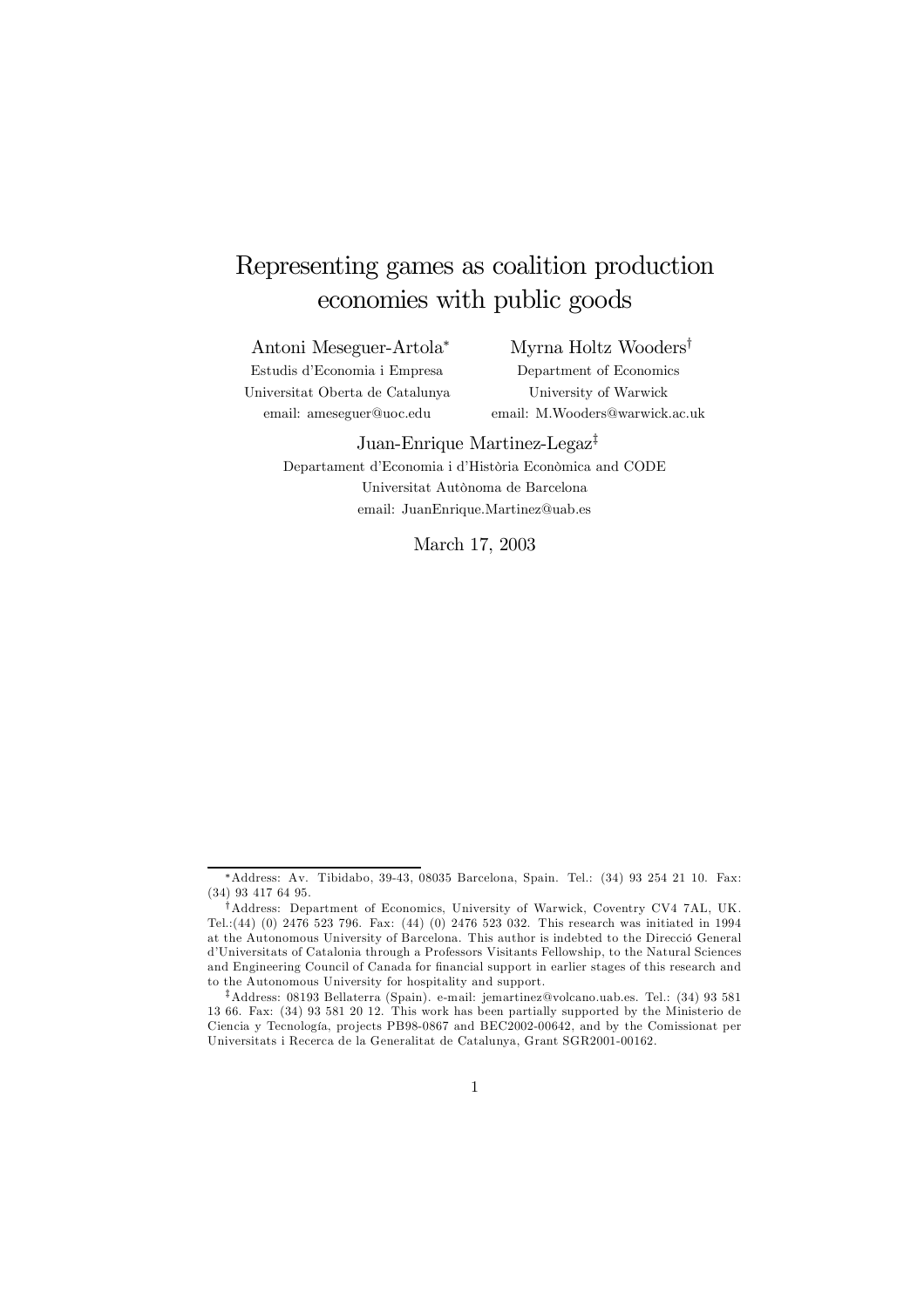Abstract: In this paper we introduce a new approach to representing both TU-games and NTU-games as special economic structures. Instead of representing a game as a market – an exchange economy with concave utility functions – as in the extant literature, we represent an arbitrary game as a coalition production economy with a public good. The economy provides an indirect description of the game. Our model uses the idea of a social planner or arbitrager who, through arbitrage on productive activities, seeks to minimize the net cost of providing the public good subject to the constraint that the society satisfies its reservation welfare level. Note that in constrast to the prior literature on representing games as economic structures, we require neither that the game be balanced nor that there are large numbers of players. Our approach to representing a game as an economic structure uses techniques from consumer demand theory and, in particular, the notion of a compensated demand correspondence. The main results of this paper exhibit a relationship between cooperative game theory and consumer demand theory.

### 1 Introduction

In this paper we introduce a new approach to representing games with and without side payments, respectively, TU and NTU games, as special economic structures. These special economic structures are coalition production economies with a public good. A coalition production economy consists of a set of productive sectors that can produce either a single good or a number of differentiated goods. Associated to this economy there is a public good that affects the productivity of the sectors. (Imagine, for example, that this public good is aggregate employment.) We define a social welfare function for the society. A social planner plays the role of an arbitrager. The social planner organizes the production/consumption of the sectors according to a given vector of prices and costs and seeks to minimize the net production cost of the public good, provided that the society satisfies its reservation utility level. This minimization problem is called the social planner's problem.

From the perspective of cooperative game theory, the interest of our economic structures comes from the links that will be established between coalition production economies and cooperative games in characteristic form. Different examples of the construction of particular coalition production economies from any given TU or NTU game are studied in this paper. Our approach to representing a game as a coalition economic structure uses techniques from consumer demand theory. In particular the notion of a compensated demand correspondence and of an expenditure function are used in this paper for the reinterpretation of a game from a new economic point of view. <sup>1</sup> The main result of this paper exhibits a link between compensated demand correspondences that solve social planner's problems with best coalitions correspondences associated to the

<sup>&</sup>lt;sup>1</sup>We refer the reader to [10] for an excellent introduction to these concepts.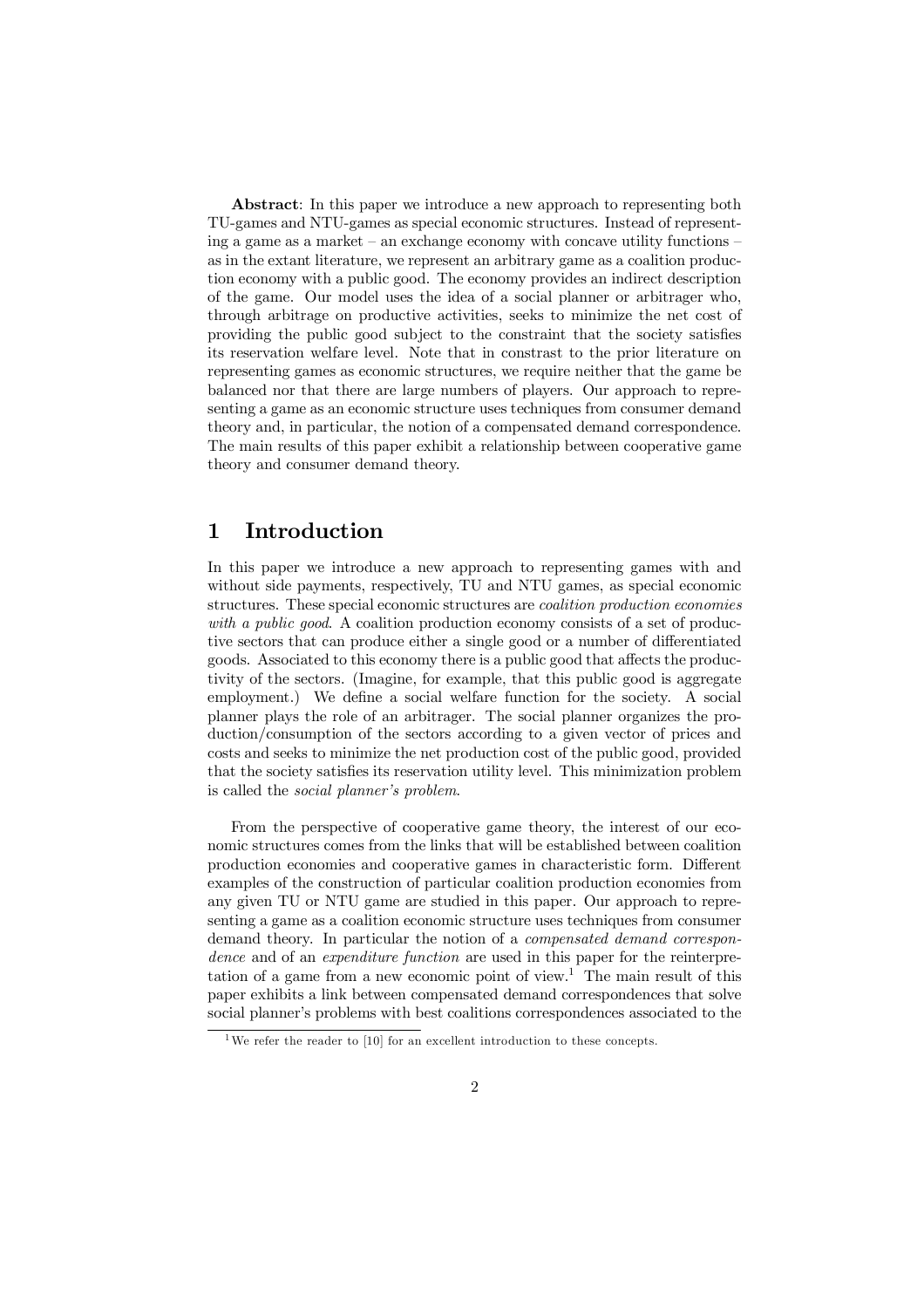indirect functions of games.

From cooperative game theory, *indirect functions* and *best coalitions corre*spondences of TU-games and NTU-games, introduced in [8] and [11], respectively, are the basic tools to be used through all the paper. These functions and their associated best coalitions correspondences provide dual representations of games; they contain the same information as the corresponding characteristic functions.

The reader will observe that although we follow a different approach to those of Shapley and Shubik [12], Billera [1] and Billera and Bixby [2], we are building on ideas in those papers: economic structures induce games and games induce special economic structures. To obtain an equivalence between games and markets, the prior papers require totally balancedness; this is not the case in our paper since games and coalition production economies that are derived from games contain essentially the same information. We also note that we do not require that there be large numbers of players, as in [15] and [16], for example. Our approach appears to be quite distinct from any in the prior literature.

The remainder of this work is organized as follows. The definition of the special economic structure, the coalition production economy with a public good, and that of the associated social planner's problem on this economy are given in Section 2. The next section introduces some general definitions on both TU and NTU games. Particular examples of coalition production economies derived from games are studied in this section and the relationship between both structures is shown; in particular, compensated demand correspondences of social planner's problems are related to best coalitions correspondences. Different numerical examples are sketched through all this section.

### 2 Games with or without Transferable Utility

Let  $N$  be a finite set, called the set of *players*, with cardinality greater than or equal to 2. A subset  $S$  of  $N$  is called a *coalition*. A game with transferable utility, a TU-game, is a pair  $(N; v)$  where  $v : 2^N \to \mathbf{R}$  is a real valued function, called the *characteristic function* of the game, defined on the power set of N. Typically, it is required that  $v(\emptyset) = 0$ . A TU-game  $(N; v)$  is monotone if  $\forall S, T \subset N$  such that  $S \subset T$ , we have  $v(S) \le v(T)$ .

An NTU-game, or a game with non transferable utility, is a pair  $(N; V)$ where  $V$  is a correspondence, called the *characteristic correspondence*, assigning a subset  $V(S) \subset \mathbb{R}^S$  to each coalition  $S \subset N$ , such that

(a)  $V(S)$  is nonempty closed and convex for all S,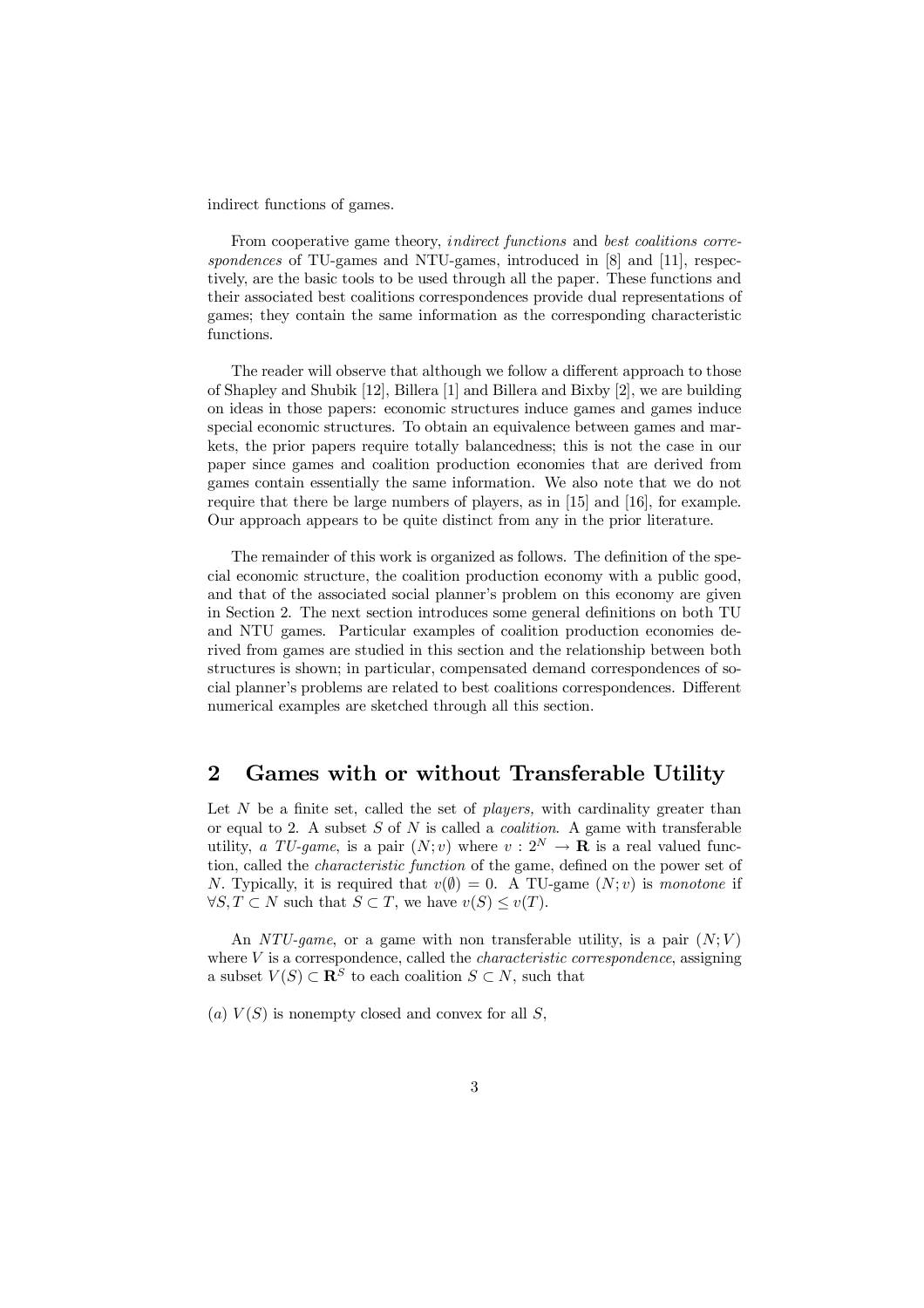(b)  $\{x \mid x \in V(S) \text{ and } x_i \geq y, \forall i \in S, \forall y \in V(\{i\})\}$  is bounded for all S.

We can consider  $V(S)$  as a subset of  $\mathbb{R}^N$  by putting zeros in the coordinates that refer to players that are in  $N \setminus S$ ; thus, for every  $S \subset N$ , we denote by  $V'(S)$  the following set:

$$
V'(S) = \left\{ x \in \mathbf{R}^N : x_S \in V(S), \ x_{N \setminus S} = 0 \right\}.
$$

An NTU-game  $(N; V)$  is *comprehensive* if for each coalition S and each vector x in  $V(S)$ , if  $z \le x$  then  $z \in V(S)$ . A game  $(N; V)$  is compactly generated if there exists some compact subset of  $\mathbb{R}^N$  such that, for each coalition S of  $\mathbf{R}^N$  such that, for each coalition S and for each allocation x in  $V(S)$ , there exists some allocation y in such that  $(y_i)_{i \in S} \in V(S)$  and  $x_i \leq y_i$  for every player i in S. In this case we say that (compactly) generates  $(N; V)$ . An NTU-game  $(N; V)$  is monotone if  $\forall S, T \subset N$ such that  $S \subset T$ , we have that  $\forall x \in V(S)$  the allocation y such that  $y_S = x$ and  $y_{T\setminus S} = 0$  belongs to  $V(T)$ .

The *indirect function* of a TU-game  $(N; v)$  is the function  $\pi : \mathbb{R}^N \to \mathbb{R}$ defined by

$$
\pi(w) = \max_{S \subset N} \left\{ v(S) - \sum_{i \in S} w_i \right\}, \ \forall w \in \mathbf{R}^N.
$$
 (1)

A coalition  $T \subset N$  is said to be a *best coalition* for  $w \in \mathbb{R}^N$  if it solves the preceding maximization problem, i.e., if it satisfies

$$
\pi(w) = v(T) - \sum_{i \in T} w_i.
$$

In [8] it is shown that the indirect function provides a dual representation of a TU-game: each TU-game  $(N; v)$  can be recovered from its indirect function  $\pi$ by

$$
v(S) = \min_{w \in \mathbf{R}^N} \left\{ \pi(w) + \sum_{i \in S} w_i \right\}, \ \forall S \subset N.
$$

The best coalitions correspondence  $\Phi : \mathbf{R}^N \longrightarrow 2^N$  is defined to be the mapping assigning to each  $w \in \mathbb{R}^N$  the set of all best coalitions for w:

$$
\Phi(w) = \left\{ T \subset N : \pi(w) = v(T) - \sum_{i \in T} w_i \right\},\
$$

$$
\forall w \in \mathbf{R}^N.
$$

Note that this set is always nonempty because of the definition of the indirect function in  $(1)$ .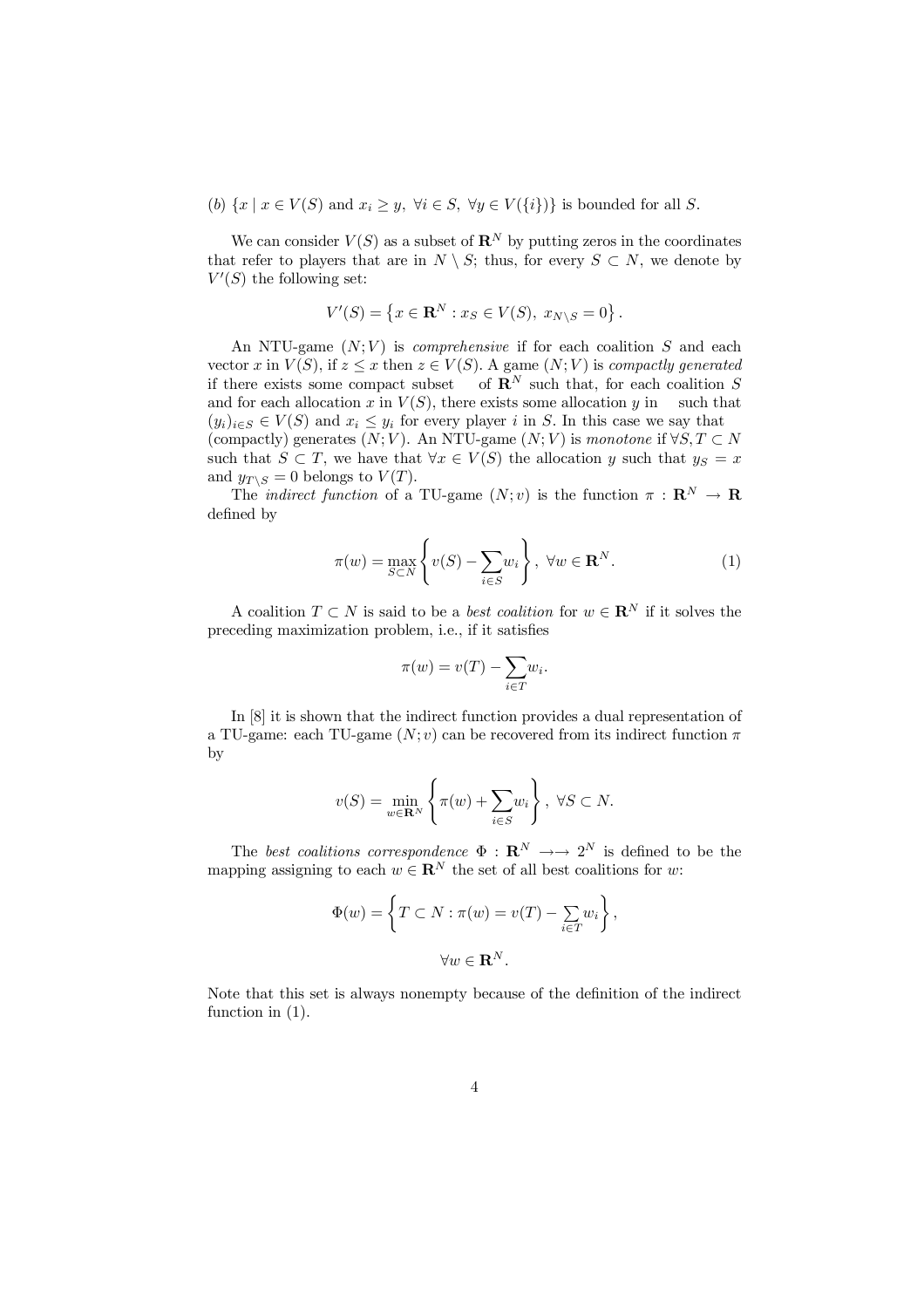On the other hand, the concept of indirect function for compactly generated and comprehensive NTU-games was introduced in [11] for its dual representation. The *indirect function*  $\pi : \mathbf{R}_{++}^N \times \mathbf{R}_{++}^N \longrightarrow \mathbf{R}$  of a compactly generated and comprehensive NTU-game  $(N; V)$  is defined by

$$
\pi(\lambda, w) = \max_{S \subset N, \ x \in V(S)} \left\{ \sum_{i \in S} (\lambda_i x_i - w_i) \right\}, \ \forall (\lambda, w) \in \mathbf{R}_{++}^N \times \mathbf{R}^N.
$$

It is shown in [11] that the indirect function  $\pi$  of a compactly generated and comprehensive NTU-game  $(N; V)$  contains all the information on the game itself. For any NTU-game the characteristic correspondence can be recovered by its indirect function  $\pi$  by

$$
V(S) = \left\{ y \in \mathbf{R}^S : \sum_{i \in S} (\lambda_i y_i - w_i) \le \pi(\lambda, w), \ \forall (\lambda, w) \in \mathbf{R}_{++}^N \times \mathbf{R}^N \right\}, \ \forall S \subset N.
$$

Similarly to the TU case, a coalition  $T \subset N$  is said to be a *best coalition* for  $(\lambda, w) \in \mathbf{R}_{++}^N \times \mathbf{R}^N$  if there exists some  $x \in V(T)$ , called a *best production*, for  $T\subset N$  such that

$$
\pi(\lambda, w) = \sum_{i \in T} (\lambda_i x_i - w_i).
$$

The best coalitions correspondence  $\Phi: \mathbf{R}_{++}^N \times \mathbf{R}_{++}^N \longrightarrow \mathbf{R}_{++}^N \times 2^N$  associated to the NTU-game  $(N; V)$  is the mapping assigning to each  $(\lambda, w) \in \mathbb{R}_{++}^N \times \mathbb{R}^N$ the set of all pairs of best coalitions with their associated best productions:

$$
\Phi(\lambda, w) = \left\{ (T, x') \in 2^N \times \mathbf{R}^N : x' \in V'(T), \ \pi(\lambda, w) = \sum_{i \in T} (\lambda_i x'_i - w_i) \right\}, \ \forall (\lambda, w) \in \mathbf{R}_{++}^N \times \mathbf{R}^N.
$$

Note that this correspondence takes nonempty values; the reason for this nonemptiness follows from the definition of the indirect function and from the fact that we are considering compactly generated and comprehensive NTUgames.

For the case of monotone games it is shown in [8] and [11] that we only need to know the restriction to  $\mathbf{R}_{+}^{N}$  of the indirect function for representing the initial game. We can recover a monotone TU-game  $(N; v)$  from its indirect function by

$$
v(S) = \min_{w \in \mathbf{R}_+^N} \left\{ \pi(w) + \sum_{i \in S} w_i \right\}, \ \forall S \subset N; \tag{2}
$$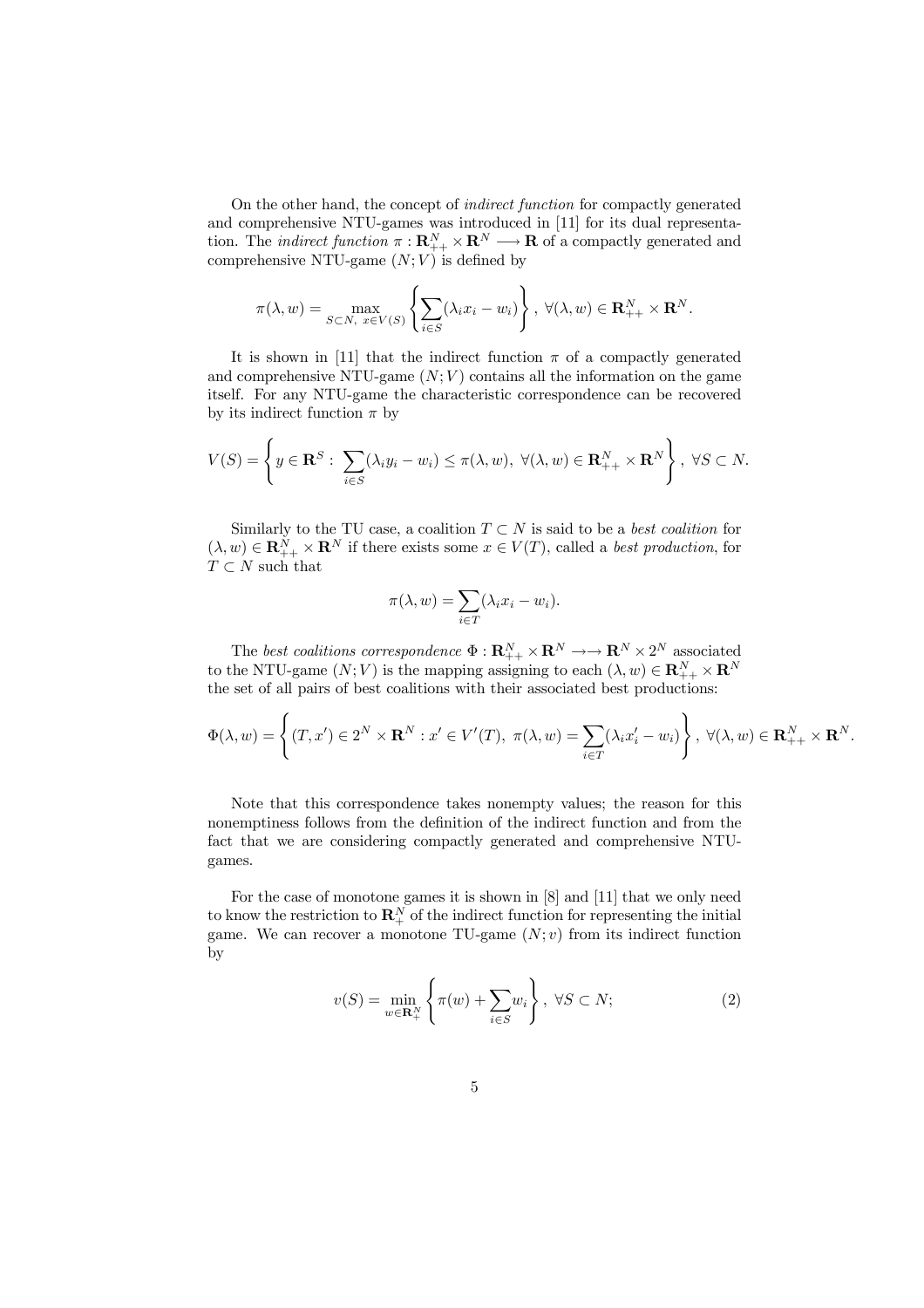for a monotone, compactly generated and comprehensive NTU-game  $(N; V)$ , one has

$$
V(S) = \left\{ y \in \mathbf{R}^S : \sum_{i \in S} (\lambda_i y_i - w_i) \le \pi(\lambda, w), \ \forall (\lambda, w) \in \mathbf{R}_{++}^N \times \mathbf{R}_+^N \right\}, \ \forall S \subset N;
$$

in the latter case, since the indirect function is homogeneous of degree 1 we can write

$$
V(S) = \left\{ y \in \mathbf{R}^S : \sum_{i \in S} (\lambda_i y_i - w_i) \le \pi(\lambda, w), \ \forall (\lambda, w) \in \Delta \right\}, \ \forall S \subset N,
$$

where

$$
\Delta = \left\{ (\lambda, w) \in \mathbf{R}_{++}^N \times \mathbf{R}_+^N \; : \; \sum_{i=1}^n (\lambda_i + w_i) = 1 \right\}.
$$
 (3)

## 3 Coalition Production Economies

#### 3.1 Coalition Production Economies with a Public Good

We define a *coalition production economy* as an economy with a set  $N =$  $\{1, 2, ..., n\}$  of productive sectors that produce/consume collectively some output  $y \in \mathbf{R}$  of a good that can be sold (or, if y is negative, bought) at unitary price. A coalition production economy with a public good is a coalition production economy where the productivity of coalitions depends on a certain quantity  $t$  of a public good that will be consumed by the society; it is assumed that this good is in the interval  $[0, 1]$ . Formally, associated to a coalition production economy with a public good is a *production function* 

$$
\mu : [0,1] \times 2^N \to \mathbf{R}
$$

such that, for each  $t \in [0, 1]$  and  $S \in 2^N$  (2<sup>N</sup> denotes the power set<sup>2</sup> of N),  $\mu(t, S)$  specifies the amount of the good that can be produced by the productive sectors in  $S$  for a certain quantity  $t$  of the public good. This production function is assumed to satisfy  $\mu(t, \emptyset) = 0.$ 

$$
2^F = \{ S : S \subset F \}.
$$

<sup>&</sup>lt;sup>2</sup>The *power set* of a set  $F$  is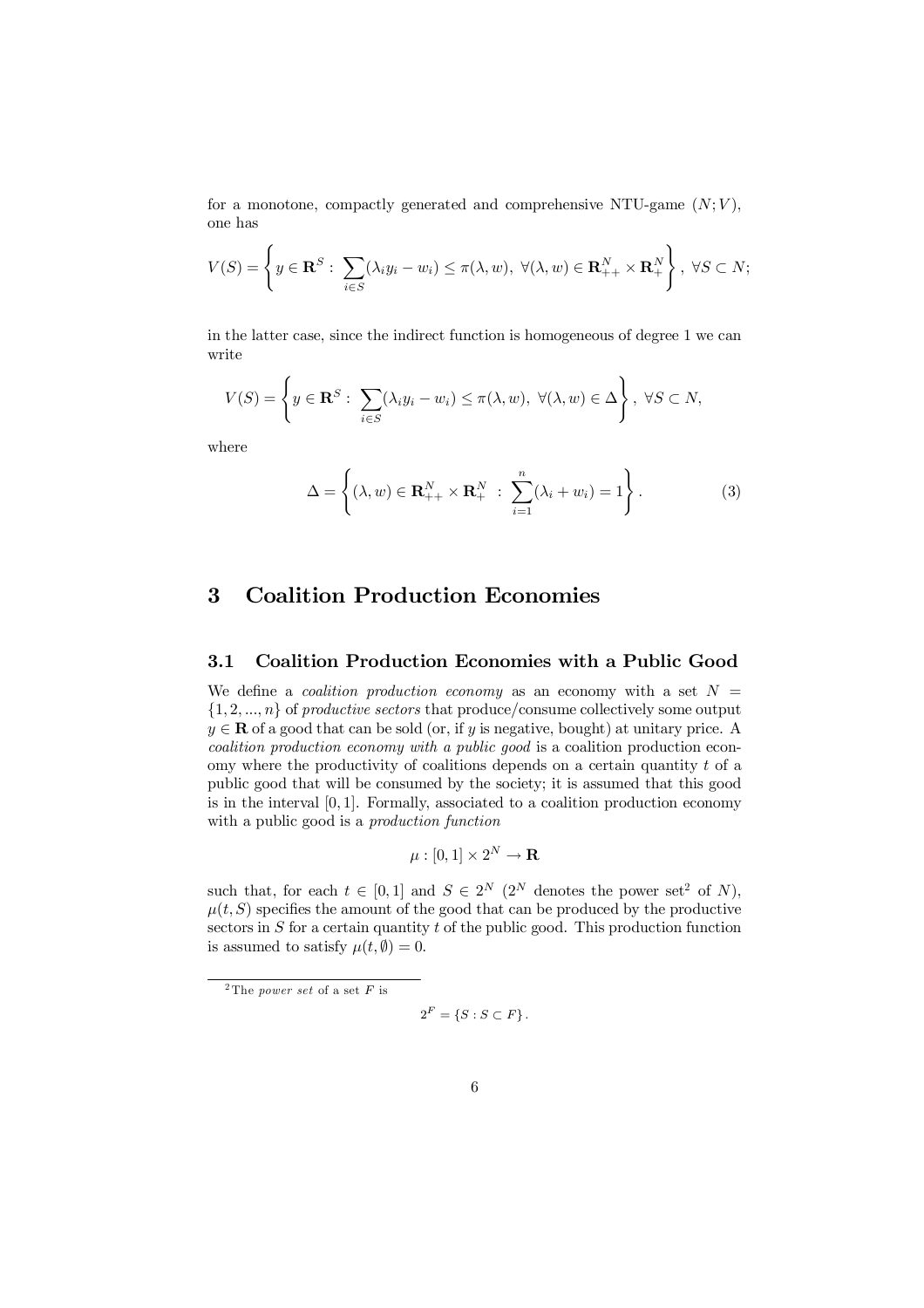The cost of having a productive sector  $i \in N$  at full activity is an exogenous fixed cost denoted by  $w_i \in \mathbf{R}_+$ . The net cost of the economic activity is given by a function

$$
c: \mathbf{R}_{+}^{N} \times [0,1] \times 2^{N} \times \mathbf{R}_{+} \to \mathbf{R}.
$$

For each  $w \in \mathbf{R}_{+}^{N}, t \in [0,1], S \in 2^{N}$  and  $x \in \mathbf{R}_{+}$ ,  $c(w,t,S,y)$  is the difference between the cost of the activity of the sectors in  $S$  and the income received from selling an output  $y$ .

It is assumed that the society is socially homogeneous, that is, the preferences of all individuals can be represented by the same utility function. The members of the society only care about the amount of the public good they can consume. Because of social homogeneity, the utility function  $U$  of any individual can be taken as a social welfare function; this accords with the unanimity property of social choice theory.

Associated with any coalition production economy with a public good there is a social planner who hires productive sectors and organizes production/consumption to minimize net costs while providing a certain reservation level of utility  $u_0$ . Formally, for given costs  $w \in \mathbb{R}^N_+$  and reservation utility  $u_0$ , the social planner's problem is written as follows:

$$
\left\{\begin{array}{ll}\min & c(w,t,S,\mu(t,S))\\ s.t. & \\ & t\in[0,1],\\ & S\subset N,\\ & U(t)\geq u_0.\end{array}\right.
$$

Note that for this minimization problem  $w$  and  $u_0$  are exogenously given to the social planner.

The minimum expenditure or minimum net cost for this problem is represented by the function  $e: [0,1] \times \mathbf{R}_{+}^{N} \to \mathbf{R}$  defined by

$$
e(u_0, w) = \inf \left\{ c(w, t, S, \mu(t, S)) : t \in [0, 1], S \subset N, U(t) \ge u_0 \right\}, \ \forall (u_0, w) \in [0, 1] \times \mathbf{R}_+^N.
$$

The mapping  $\sigma : [0,1] \times \mathbf{R}^N_+ \longrightarrow [0,1] \times 2^N$  assigning to each pair  $(u_0, w) \in$  $[0,1] \times \mathbb{R}^N_+$  the set of arguments that solve the social planner's problem is called the compensated demand correspondence:

 $\sigma(u_2, w) =$ 

$$
\{(t, S) \in [0, 1] \times 2^N : U(t) \ge u_0 \text{ and } e(u_0, w) = c(w, t, S, \mu(t, S))\}, \qquad (4)
$$

$$
\forall (u_0, w) \in [0, 1] \times \mathbf{R}^N_+.
$$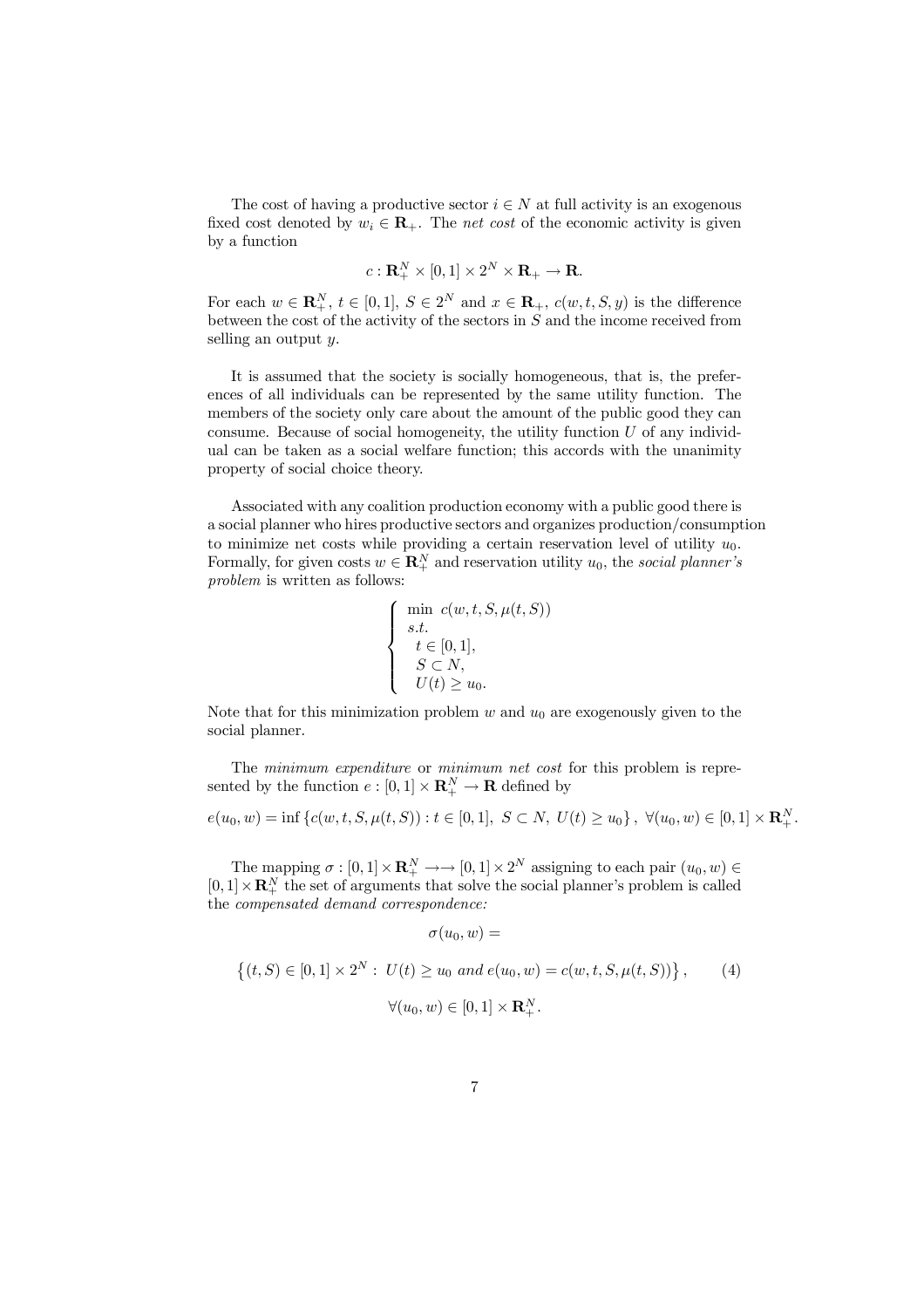#### 3.2 The Family of Games Induced by a Coalition Production Economy

Associated to the coalition production economy with a public good is a family of games that contains the rules of the interaction across productive sectors. For a given t the production function  $\mu$  induces the following *(induced)* family *of games* in characteristic form  $\{(N; v_{\mu,t})\}_{t\in[0,1]}$ , where

$$
v_{\mu,t}(S) = \mu(t,S).
$$

The interest of these induced games will be explained later on; it will be shown that for particular models of coalition production economies that are induced by an initially given game, there is a game in the induced family that coincides with the initial one.

#### 3.3 Coalition Production Economies with Differentiated Production and a Public Good

By making few changes in the coalition production economy with one produced good model, it is possible to describe general situations where each productive sector in  $N$  produces a differentiated good. The following three new modifications of the initial model fully describe the differentiated production case:

(a) The production function  $\mu$  is a correspondence into  $\mathbf{R}^N$  :  $\mu(t, S)$  is now a subset of  $\mathbb{R}^N$  for each  $t \in [0, 1]$  and  $S \subset N$ .

 $(b)$  Each differentiated good can be sold according to an exogenous vector of prices  $\lambda \in \mathbb{R}_+^N$ . If productive sector  $i \in N$  produces a certain good, each unit of this good can be sold at price  $\lambda_i \in \mathbf{R}_+$ .

(c) Apart from the selection of the productive sectors  $S \subset N$  and the selection of the public good  $t \in [0, 1]$ , in this model the social planner has another argument in the minimization problem: the planner must choose the optimal vector of outputs  $x' \in \mathbf{R}^N$  in  $\mu(t, S)$ .

The fact that each produced good can be sold at possibly different prices makes the net cost function dependent on the exogenous price vector  $\lambda \in \mathbb{R}^N_+$ . The *net cost* of the economic activity in the differentiated case is given by the function

$$
c: \mathbf{R}_{+}^{N} \times \mathbf{R}_{+}^{N} \times [0,1] \times 2^{N} \times \mathbf{R}^{N} \to \mathbf{R}
$$

where, for each  $\lambda \in \mathbb{R}_{+}^{N}$ ,  $w \in \mathbb{R}_{+}^{N}$ ,  $t \in [0,1]$ ,  $S \in 2^{N}$  and  $x' \in \mu(t, S)$ ,  $c(\lambda, w, t, S, x')$  is the difference between the cost of the activity of the sectors in  $S$  and the income received from the collective production of  $x'$ .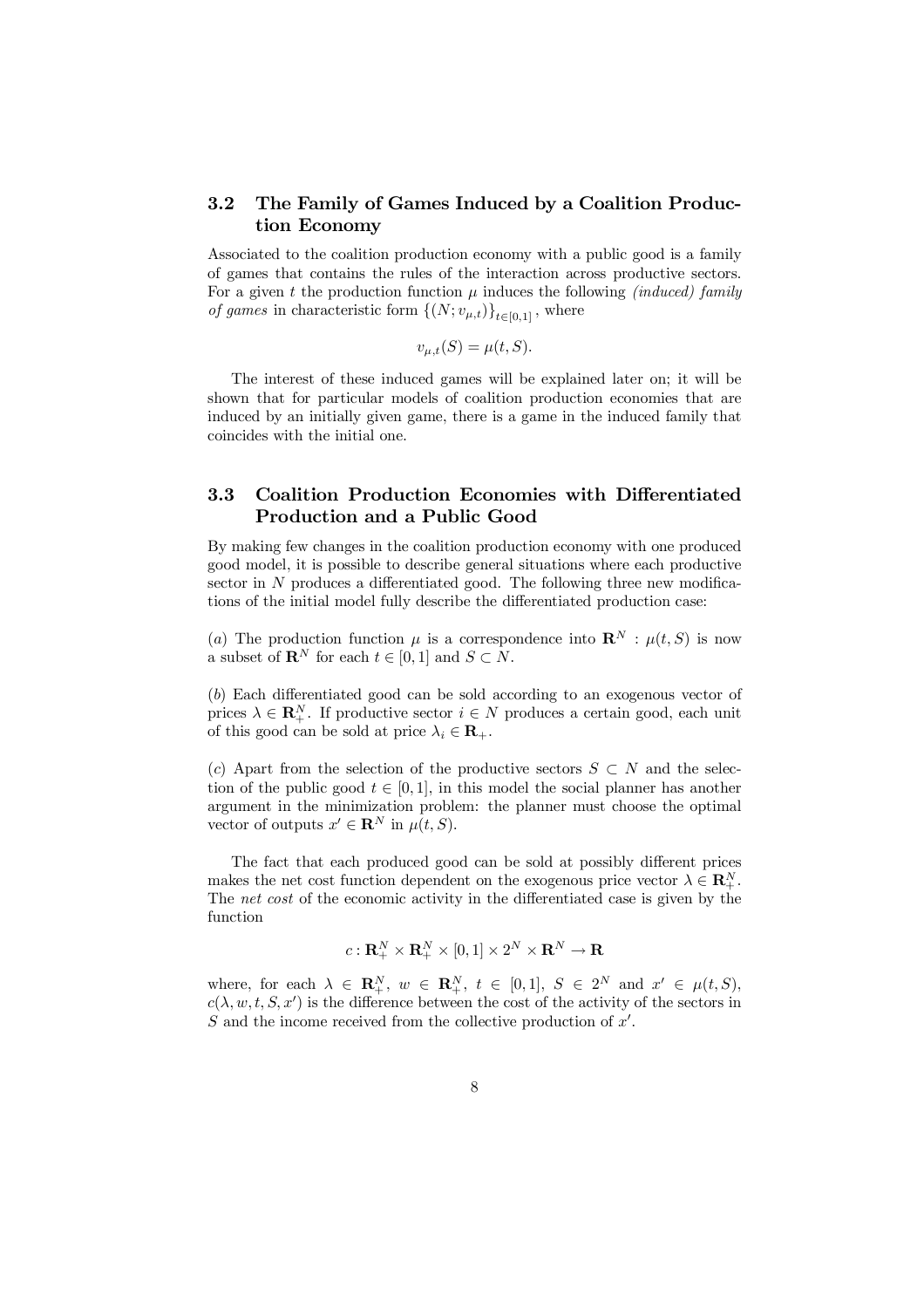Since no other changes are introduced in the model, the social planner's problem for given prices  $\lambda \in \mathbb{R}^N_+$ , costs  $w \in \mathbb{R}^N_+$  and reservation utility  $u_0$  is written as follows:

$$
\left\{\begin{array}{ll} \min & c(\lambda,w,t,S,x')\\ s.t. & \\ t\in[0,1], & \\ S\subset N, & \\ x'\in\mu(t,S), & \\ U(t)\geq u_0. & \end{array}\right.
$$

Note that for this minimization problem  $\lambda$ , w and  $u_0$  are exogenously given to the social planner while  $t, S$  and  $x'$  are endogenous.

The same considerations can be made when describing the family of games that is implicit in this economic structure. For a given  $t$ , the production function  $\mu$  induces the following *family of NTU-games* in characteristic form:

$$
{\{(N;V_{\mu,t})\}}_{t\in[0,1]},
$$

where

$$
V_{\mu,t}(S) = \mu(t,S) \subset \mathbf{R}^S.
$$

In the next section we will study the relationship between these games and the games that induce some special coalition production economies.

## 4 Coalition Production Economies Induced by Games

#### 4.1 Coalition Production Economies Induced by TU-Games

Typically, for an initially given monotone TU-game  $(N; v)$ , we define a coalition production economy with a public good where the set N represents a set of industrial sectors in a society and the level of employment of the workers in this sectors is the public good associated to the economy (if  $t = 0$  nobody in the society is working and if  $t = 1$  all society is fully employed).

If  $v(S)$  represents the amount of the good that can be jointly produced by the industries in coalition  $S \subset N$  when all workers are employed in these industries then, for some other fixed level of employment  $t \in [0, 1]$ , the production of the good by S is assumed to be proportional to the level of employment; the production function of the coalition production economy is given by

$$
\mu(t, S) = tv(S).
$$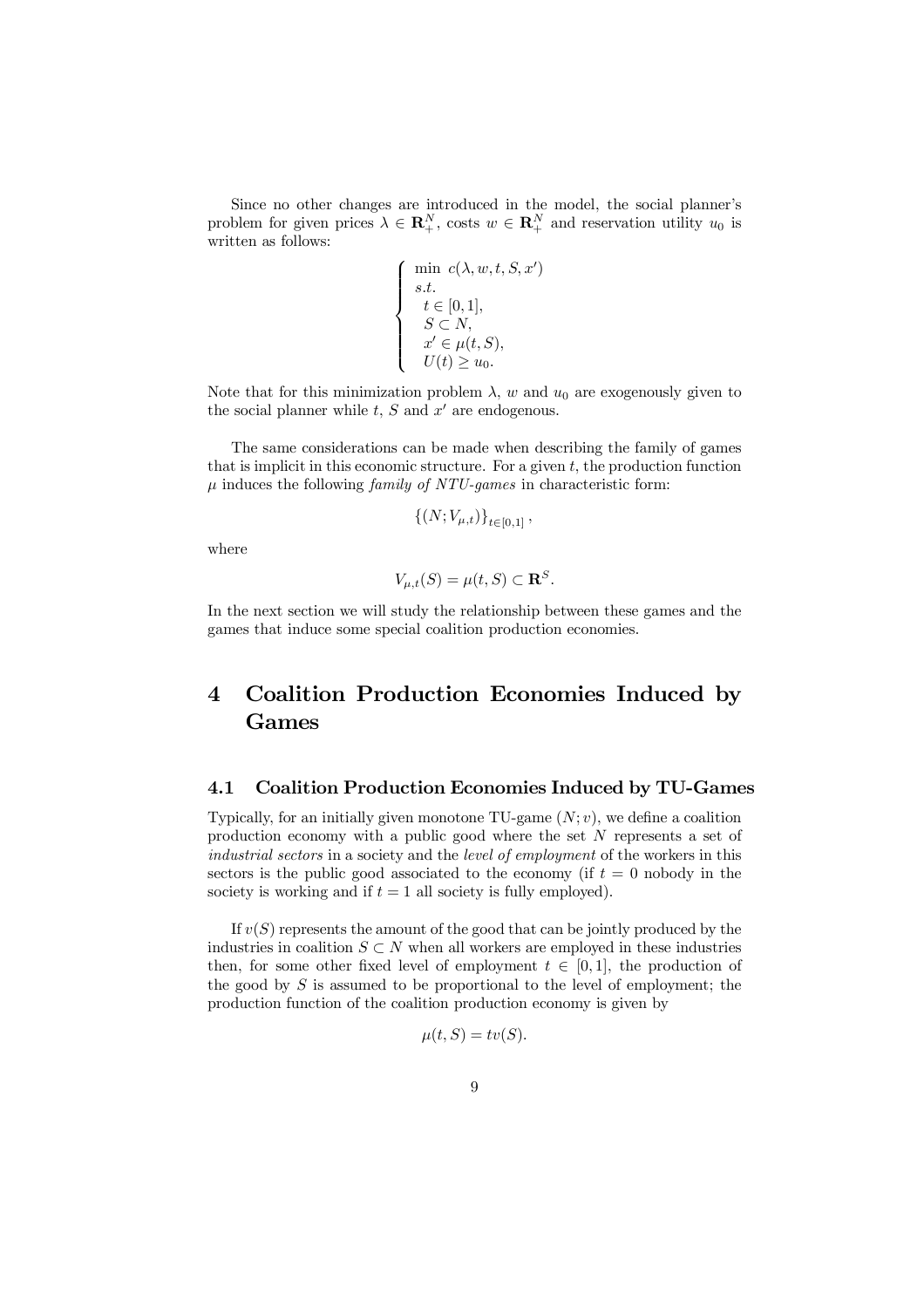Consequently, if  $w_i$  denotes the cost of production for industry  $i \in N$  then when the level of employment is t the cost of production is  $tw_i$ .

The workers are paid for their work in the industrial sectors with a fixed salary. If  $\alpha$ , which is assumed to be a real value greater than  $v(N)$ , denotes the total amount of money that the industrial planner pays to the workers when they are all employed then, for some other level of employment t, the cost of all salaries is equal to  $\alpha t$ . For simplicity, it is assumed that the social welfare function  $U$  on the public good is the identity:

$$
U(t) = t, \ \forall t \in [0, 1].
$$

In this particular model the reservation utility level  $u_0$  can be interpreted as the minimum level of employment that has been fixed by the trade unions of the industrial sectors.

The net cost in this particular model for having the industries in a coalition S producing with a certain level of employment t, for given costs  $w \in \mathbb{R}^N_+$  and output level  $x$  (measured in money units), is

$$
c(w, t, S, x) = -x + \sum_{i \in S} tw_i + \alpha t. \tag{5}
$$

The net cost is, then, the difference between costs (given by  $\sum$  $i\in S$  $tw_i + \alpha t$ ) and the income (given by x). For given costs  $w \in \mathbb{R}^N_+$  and reservation utility  $u_0 \in [0, 1]$ , the industrial planner's problem can be written as follows:

$$
\begin{cases}\n\min -tv(S) + \sum_{i \in S} tw_i + \alpha t \\
s.t. \\
S \subset N, \\
u_0 \le t \le 1.\n\end{cases}
$$

We can relate its compensated demand correspondence with the best coalitions correspondence associated to the game. Consider first the following lemma, which states the link between the expenditure function  $e(u_0, w)$  and the indirect function  $\pi(w)$ .

**Lemma 1** Consider a monotone TU-game  $(N; v)$  with indirect function denoted by  $\pi$ . The minimum expenditure, e, for the industrial planner's problem on the induced coalition production economy satisfies the following two conditions for all  $(u_0, w) \in [0, 1] \times \mathbf{R}^N_+$ : (a)  $e(u_0, w) = u_0(\alpha - \pi(w)),$ 

(b)  $e(u_0, w) \geq 0$ .

Proof. First of all, let us solve the industrial planner's problem. Since  $w \in \mathbf{R}_{+}^{N}, \, \alpha > v(N)$  and the game is monotone, for any  $S \subset N$  we have

$$
-v(S) + \sum_{i \in S} w_i + \alpha > 0,
$$
\n<sup>(6)</sup>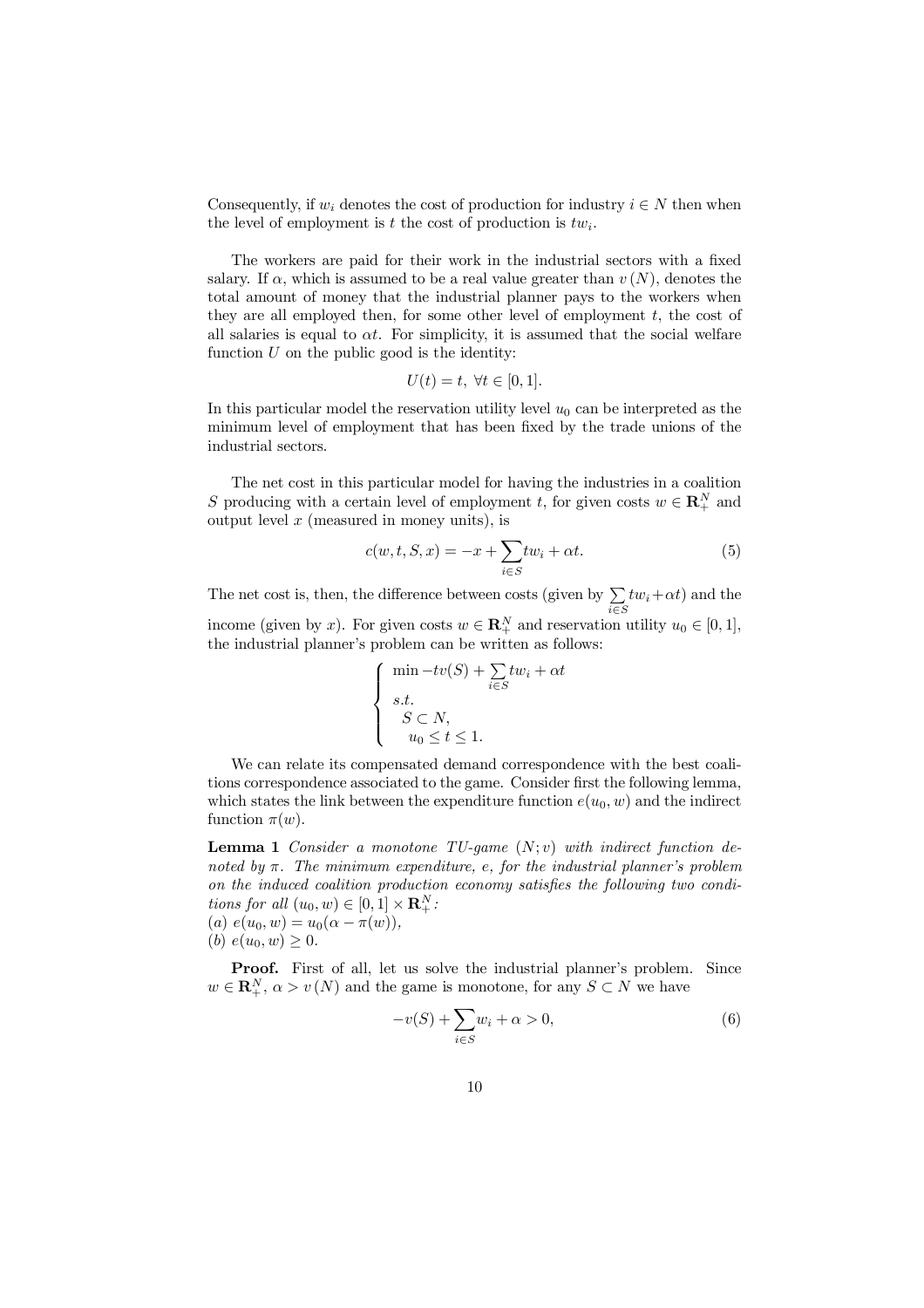which implies that the minimum is attained at  $t = u_0$  and part (b). Now, the industrial planner's problem, for given costs  $w$ , can be reduced to the computation of

$$
e(u_0, w) = u_0(\alpha - \max_{S \subset N} \left\{ v(S) - \sum_{i \in S} w_i \right\}).
$$

By taking into account the definition of the indirect function in  $(1)$ , we conclude that

$$
e(u_0, w) = u_0(\alpha - \pi(w)),
$$

which proves part  $(a)$ , and hence the lemma.

Next, the main result of this section is proved; it provides a new economic interpretation to the best coalitions correspondence of a monotone TU-game:

**Proposition 2** . Consider a monotone TU-game  $(N; v)$  with best coalitions correspondence denoted by  $\Phi$ . The compensated demand function,  $\sigma$ , for the in $dustrial\ planner's\ problem\ on\ the\ induced\ coalition\ production\ economy\ satisfies$ the following condition:

$$
\sigma(u_0, w) = \{u_0\} \times \Phi(w), \ \forall (u_0, w) \in (0, 1] \times \mathbf{R}^N_+.
$$

**Proof.** The proof is just a direct consequence of (4) and the previous lemma. One has

$$
\sigma(u_0,w) =
$$

$$
\left\{(t, S) \in [0, 1] \times 2^N : t \ge u_0, u_0(\alpha - \pi(w)) = t \left(-v(S) + \sum_{i \in S} w_i + \alpha\right)\right\}.
$$

By (6), we can write

$$
\sigma(u_0, w) = \left\{ (u_0, S) \in [0, 1] \times 2^N : u_0 (\alpha - \pi(w)) = u_0 \left( -v(S) + \sum_{i \in S} w_i + \alpha \right) \right\},\,
$$

that is, we have

$$
\sigma(u_0, w) = \{u_0\} \times \{S \in 2^N : \pi(w) = v(S) - \sum_{i \in S} w_i\},\
$$

implying that

$$
\sigma(u_0, w) = \{u_0\} \times \Phi(w),
$$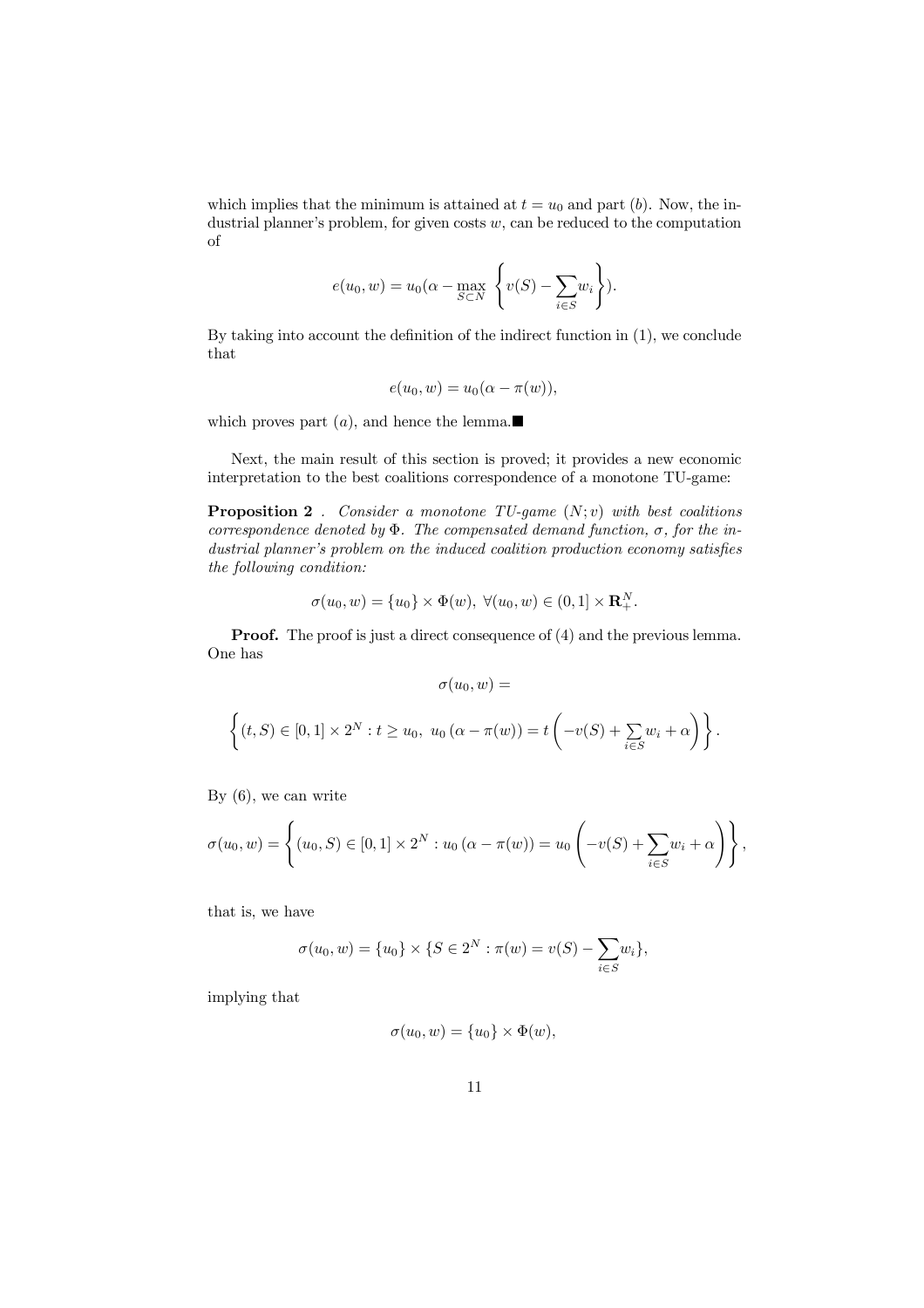which closes the proof of the proposition. $\blacksquare$ 

Note that from the nonemptiness of the best coalitions correspondence  $\Phi$ at every  $w$  in  $\mathbb{R}^N$  we obtain that the compensated demand function takes nonempty values everywhere. We can interpret any best coalitions correspondence as a compensated demand function by making the Cartesian product with the reservation utility level  $u_0$ .

It is obvious that from this model we can recover the initial game  $(N; v)$  from the associated coalition production economy. Among all the games induced by the model,  $\{(N; v_{\mu,t})\}_{t\in[0,1]}$ , there is a particular one that coincides with the initial game: One can easily check that  $(N; v_{\mu,1})$  is exactly the initial game; indeed, by construction one has

$$
v_{\mu,1}(S) = \mu(1,S) = v(S), \ \forall S \subset N.
$$

On the other hand, for the case of monotone TU-games  $(N; v)$  the characteristic function  $v$  can be reinterpreted from a different point of view. Using the net cost function  $c$  and the expenditure function  $e$  of the minimization problem of the industrial planner, the initial game is recovered. The following result shows this fact:

**Corollary 3** Consider a monotone TU-game  $(N; v)$  and the expenditure function e of its associated industrial planner's problem. Then, for any  $u_0$  in  $(0,1]$ and  $S \subset N$ , it holds that  $v(S)$  is the maximum real value  $\delta$  for which

$$
u_0(-\delta + \sum_{i \in S} w_i + \alpha) \ge e(u_0, w), \ \forall w \in \mathbf{R}_+^N.
$$

**Proof.** From part  $(a)$  in the previous Lemma 1, we have

$$
\pi(w) = \alpha - \frac{e(u_0, w)}{u_0}, \ \forall u_0 \in (0, 1], \ \forall w \in \mathbf{R}_+^N,
$$

whence, from (2), we derive

$$
v(S) = \min_{w \in \mathbf{R}_+^N} \left\{ \alpha - \frac{e(u_0, w)}{u_0} + \sum_{i \in S} w_i \right\},\,
$$

implying that  $v(S)$  is the maximum real value  $\delta$  that satisfies

$$
\delta \leq \alpha - \frac{e(u_0, w)}{u_0} + \sum_{i \in S} w_i, \ \forall w \in \mathbf{R}^N_+.
$$

This closes the proof of this corollary. $\blacksquare$ 

Concerning the economic interpretation of this result, we can view the characteristic function of the game at any coalition  $S, v(S)$ , as the maximum output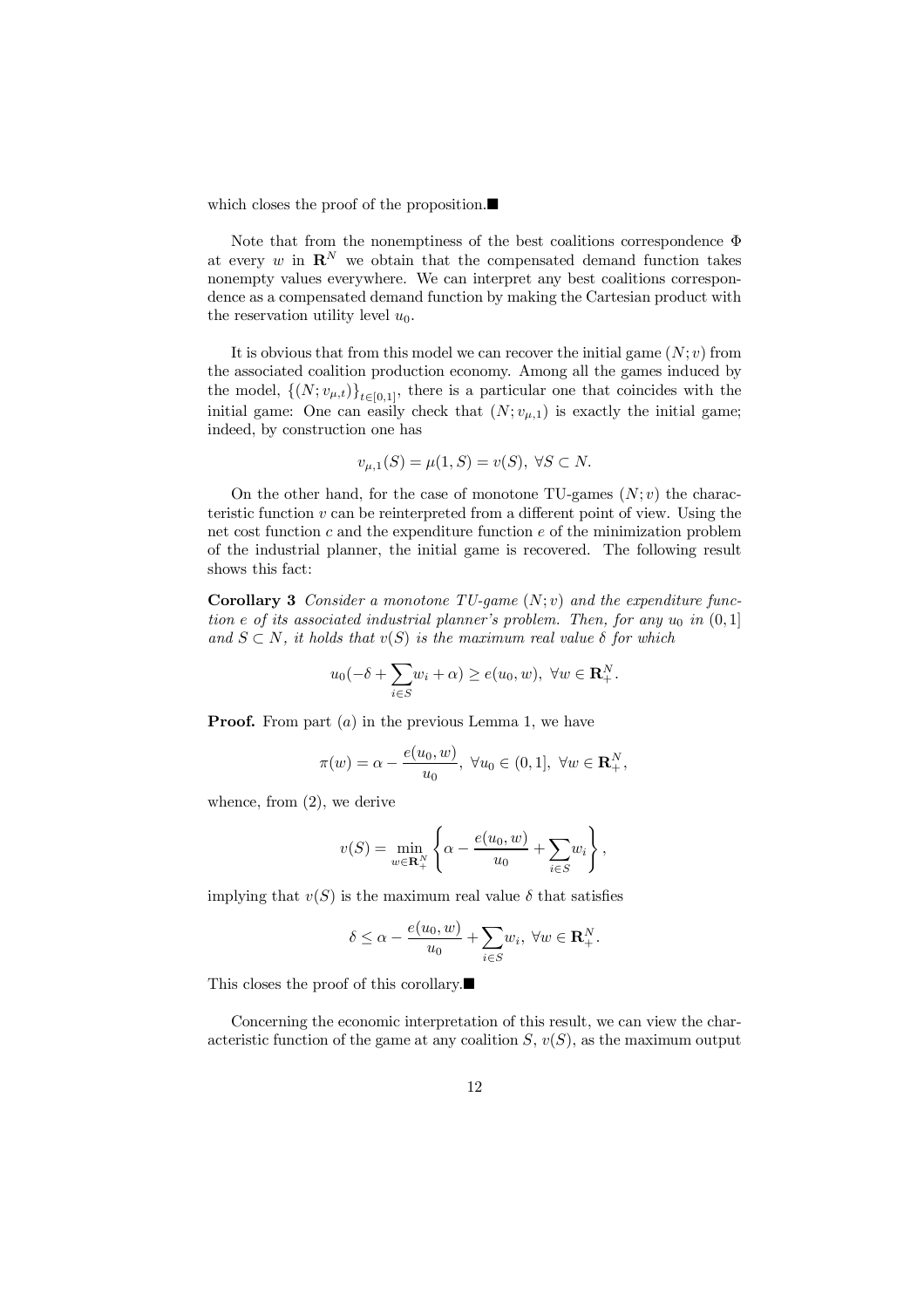that coalition  $S$  can obtain with a higher net cost for the industrial planner than the minimal one, given by e, for any given vector of costs  $w \in \mathbb{R}^N_+$  and for any given reservation utility level  $u_0$  in  $(0, 1]$ .

#### An example:

Consider the following monotone TU-game  $(N; v)$  with two productive sectors:

$$
v({1, 2}) = 1,\n v({1}) = \frac{1}{3},\n v({2}) = \frac{1}{4},\n v(\emptyset) = 0.
$$

The induced production correspondence  $\mu$ , for every  $t \in [0, 1]$ , is given by

$$
\mu(t, \{1, 2\}) = t, \n\mu(t, \{1\}) = \frac{t}{3}, \n\mu(t, \{2\}) = \frac{t}{4}, \n\mu(t, \emptyset) = 0.
$$

For given  $\alpha$ ,  $u_0 > 0$  and costs  $w = (\frac{1}{6}, 1) \in \mathbb{R}^2_+$ , the industrial planner's problem is written as follows:

$$
\begin{cases}\n\min \ -\mu(t, S) + \sum_{i \in S} tw_i + \alpha t \\
s.t. \\
S \subset \{1, 2\}, \\
u_0 \le t \le 1.\n\end{cases}
$$

The solution to this problem is given by the expression

$$
\sigma\left(u_0,\left(\frac{1}{6},1\right)\right)=\left\{u_0,\left\{1\right\}\right\},\right
$$

reflecting that, for these prices and costs, 1 is selected by the industrial planner to be producing with an employment level equal to  $u_0$ . In this example, the minimum expenditure is given by

$$
e\left(u_0,\left(\frac{1}{6},1\right)\right)=u_0\left(\alpha-\frac{1}{6}\right)\geq 0.
$$

Finally, if we compute the indirect function  $\pi$  at  $w = \left(\frac{1}{6}, 1\right)$ , we obtain that

$$
\pi\left(\frac{1}{6},1\right) = \frac{1}{6},
$$

and that the best coalitions correspondence  $\Phi$  satisfies

$$
\Phi\left(\frac{1}{6},1\right) = \{1\}.
$$

One can easily check Lemma 1 and Proposition 1 for this particular selection of costs.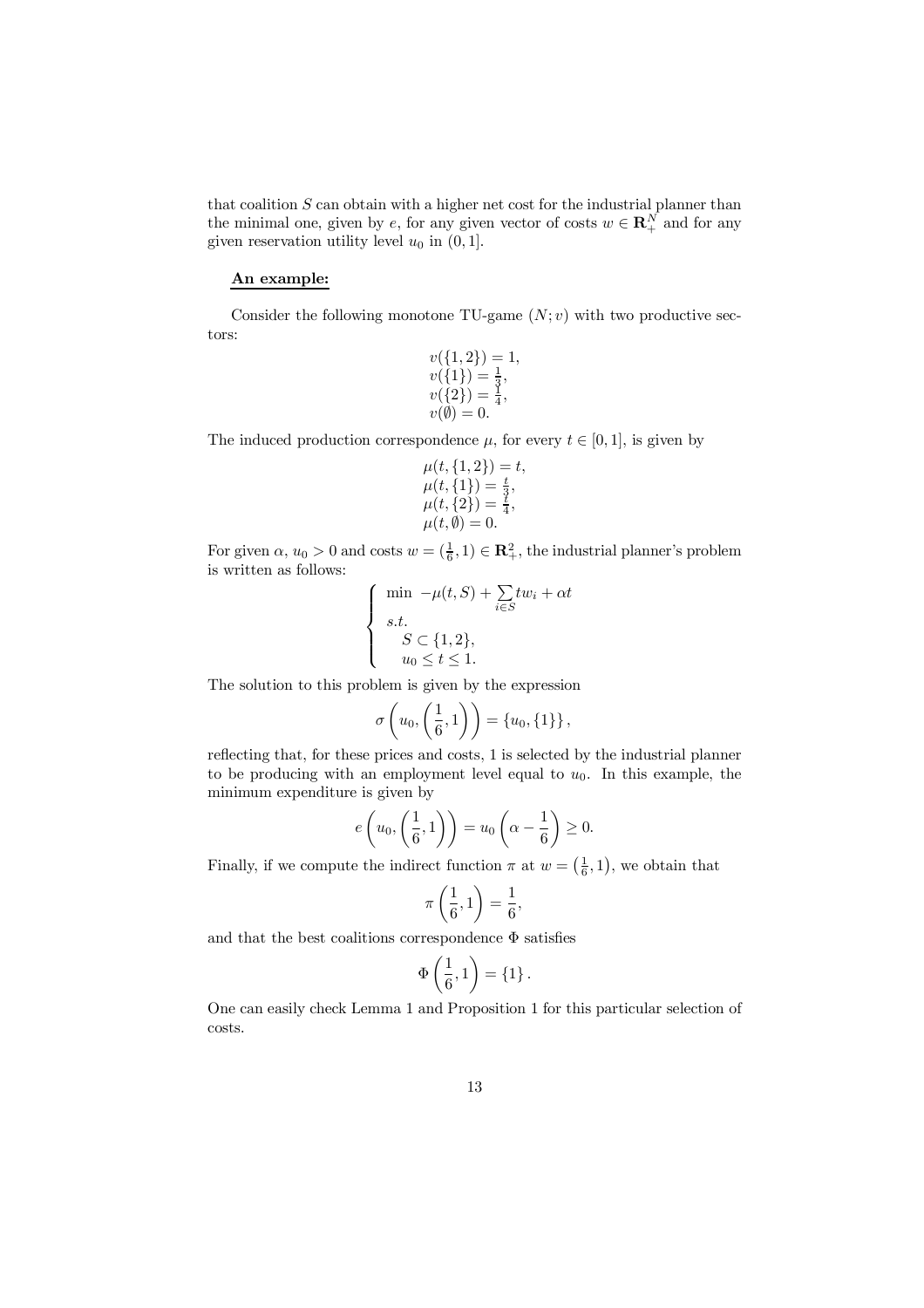#### 4.2 Coalition Production Economies Induced by NTU-Games

The main difference between this model and the previous one is that, in this case, the coalition production economy is constructed from an initial NTU-game  $(N; V)$  instead of from a TU-game. For that NTU-game, we define a coalition production economy with *differentiated production* and a public good where the set N represents a set of *industrial sectors* in a society and the *level of employ*ment of the workers in this sectors is the public good associated to the economy. The following three points make the main differences between the two models:

(a) The induced production function of the TU-case is replaced by a correspondence in the NTU-case: if  $V(S) \subset \mathbb{R}^S$  represents the set of vectors consisting of different possible outcomes of each differentiated good that can be produced by the industries in coalition  $S \subset N$  when all workers are employed in these industries then, for some other fixed level of employment  $t \in [0, 1]$ , the production of the good by  $S$  is assumed to be proportional to the level of employment; the production correspondence of the coalition production economy is given by

$$
\mu(t, S) = t \cdot V'(S) \subset \mathbf{R}^N.
$$

 $(b)$  Each differentiated good can be sold according to an exogenous vector of prices  $\lambda \in \mathbf{R}_{+}^{N}$ : if sector  $i \in N$  produces a certain good then each unit of the good can be sold at price  $\lambda_i \in \mathbf{R}_+$ .

 $(c)$  For any coalition S, the cost function has as one of its arguments the output vector x that can be selected from the set  $V(S) \subset \mathbb{R}^S$  (x will be denoted by x' if it is embedded in  $\mathbb{R}^N$  by including zeros conveniently)

The net cost of the economic activity described in this model is given by

$$
c(\lambda, w, t, S, x') = -\sum_{i \in S} t \lambda_i x'_i + \sum_{i \in S} t w_i + \alpha t;
$$

we assume that  $V(N) \subset \alpha 1_N - \mathbf{R}^N_+$ . The net cost is, then, the difference between  $\csc$  (given by  $\sum$  $i \in S$  $tw_i + \alpha t$ ) and income (given by  $\sum$  $i \in S$  $t\lambda_ix_i'.$ 

Since no other changes are introduced in the model, the industrial planner's problem for given prices  $\lambda \in \mathbf{R}^N_+$ , costs  $w \in \mathbf{R}^N_+$  and reservation utility  $u_0$  is written as follows:

$$
\begin{cases}\n\min - \sum_{i \in S} t \lambda_i x'_i + \sum_{i \in S} t w_i + \alpha t \\
s.t. \\
t \in [0, 1], \\
S \subset N, \\
x' \in V'(S), \\
U(t) \ge u_0.\n\end{cases}
$$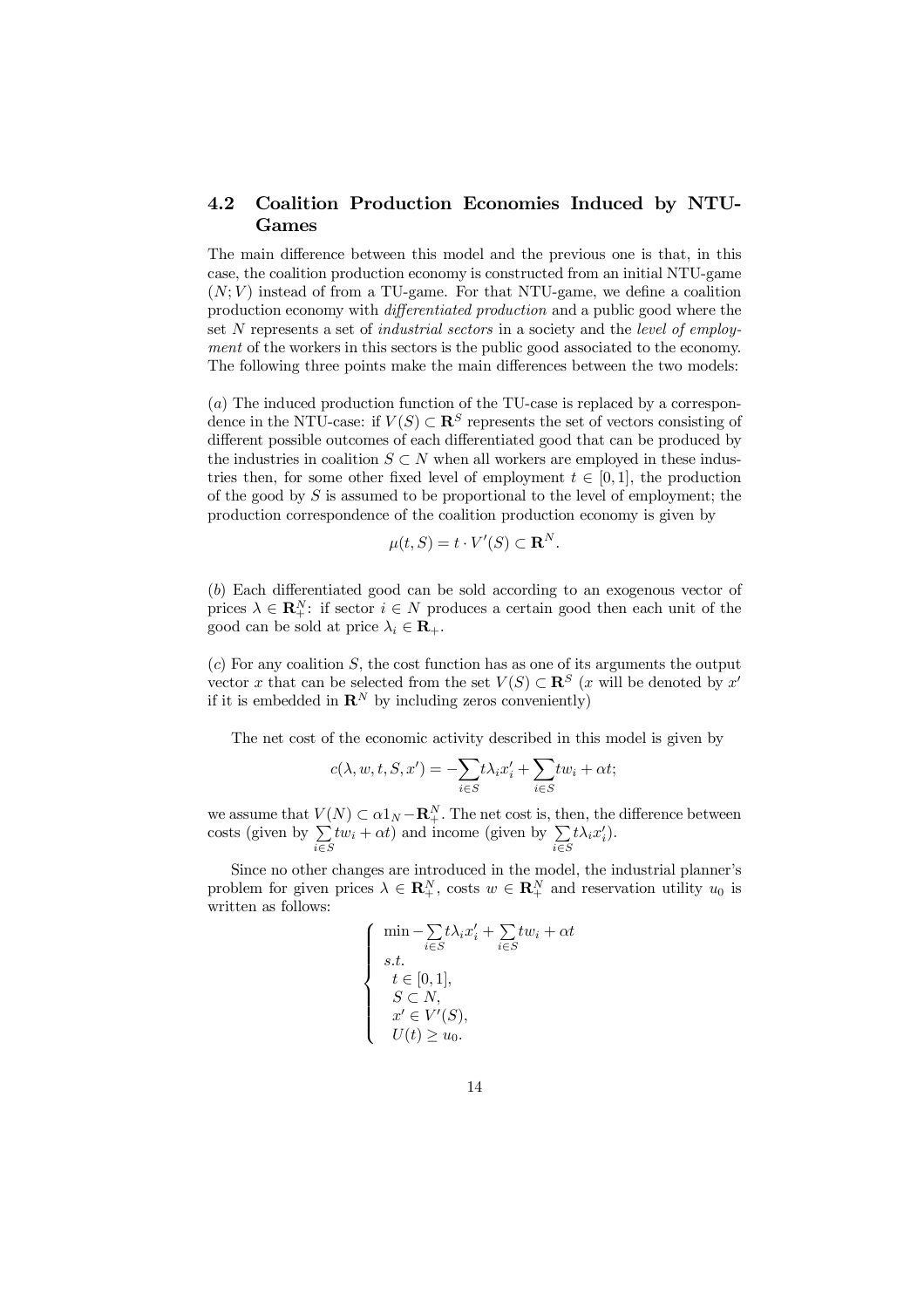Note that, for this minimization problem,  $\lambda$ , w and  $u_0$  are exogenously given to the social planner, while  $t, S$  and  $x'$  are endogenous. For simplicity, as in the model of the preceding subsection it is also assumed that the social welfare function is the identity.

Similarly to the TU-case, if we consider the industrial planner's problem induced by a monotone game, we obtain that the compensated demand correspondence can be related to the best coalitions correspondence associated to the game<sup>3</sup>. Consider first the following preliminary result:

Lemma 4 Consider a compactly generated, comprehensive and monotone NTUgame  $(N; V)$  with indirect function denoted by  $\pi$ . The minimum expenditure, e, for the industrial planner's problem satisfies the following conditions  $\forall u_0 \in [0, 1]$ and  $\forall (\lambda, w) \in \Delta$ : (a)  $e(u_0,(\lambda,w)) = u_0(\alpha - \pi(\lambda,w)),$ (b)  $e(u_0, (\lambda, w)) > 0.$ 

Proof. First of all, let us solve the industrial planner's problem

$$
\begin{cases}\n\min \ t \left( -\sum_{i \in S} \lambda_i x'_i + \sum_{i \in S} w_i + \alpha \right) \\
s.t. \\
S \subset N, \\
x' \in V'(S), \\
u_0 \le t \le 1.\n\end{cases}
$$

Since prices and costs are in the set  $\Delta$  (see (3)),  $V(N) \subset \alpha 1_N - \mathbf{R}^N_+$  and the game is monotone, we have

$$
-\sum_{i\in S} \lambda_i x'_i + \sum_{i\in S} w_i + \alpha > 0,\tag{7}
$$

which implies that the minimum is attained at  $t = u_0$  and part (b). Now, the industrial planner's problem reduces to the computation of

$$
e(u_0,(\lambda,w)) = u_0 \left(\alpha - \max_{S \subset N, \ x' \in V'(S)} \sum_{i \in S} (\lambda_i x'_i - w_i) \right).
$$

By taking into account the definition of the indirect function and the link between  $V$  and  $V'$ , we conclude that

$$
e(u_0,(\lambda, w)) = u_0(\alpha - \pi(\lambda, w)),
$$
\n(8)

which proves part  $(a)$ , and hence the lemma.

The main result of this section is stated next; it provides a new economic interpretation to best coalitions correspondences of NTU-games.

<sup>&</sup>lt;sup>3</sup>This link is proved for costs and prices in the set  $\Delta$  (see (3)).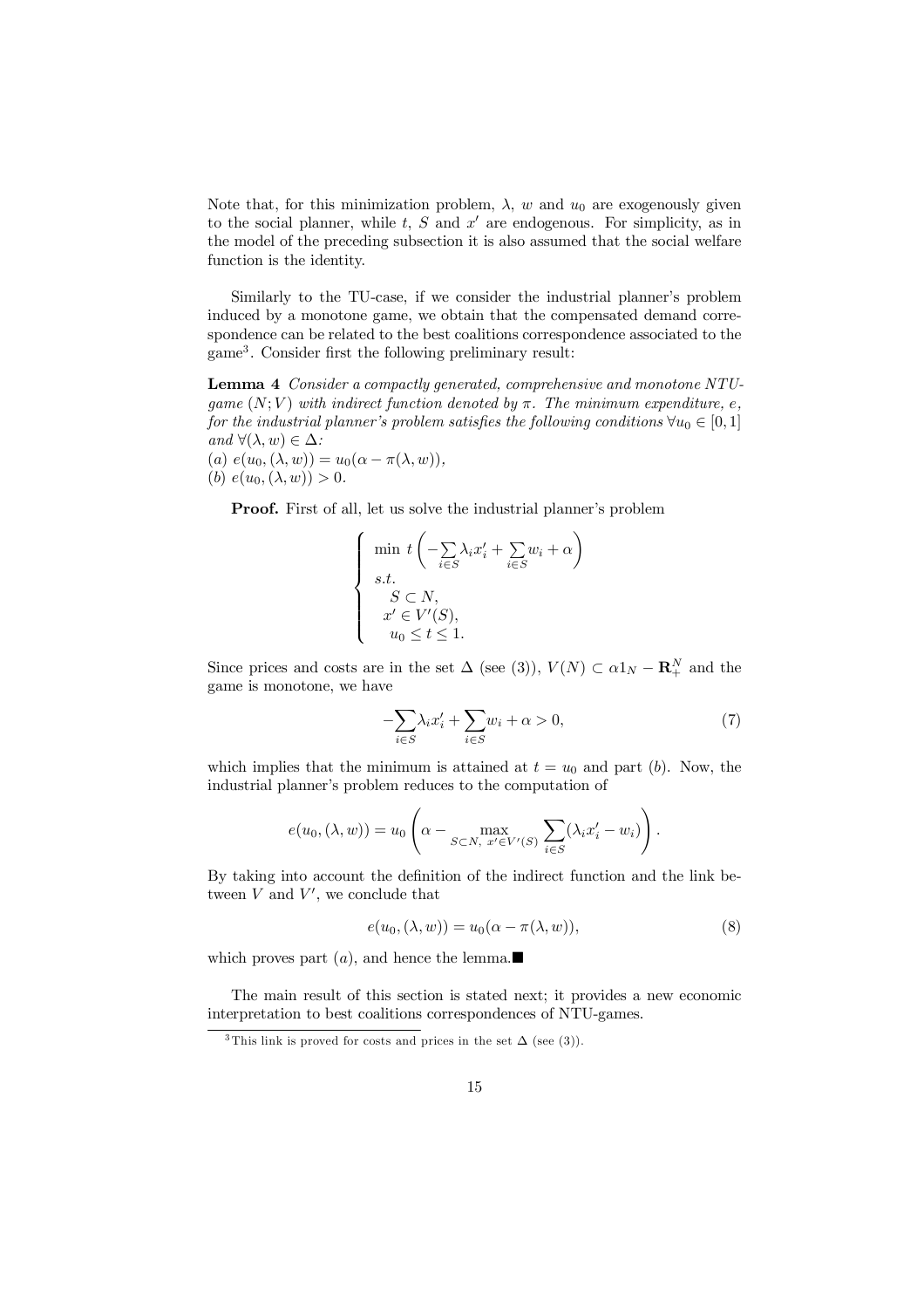Proposition 5 Consider a compactly generated, comprehensive and monotone NTU-game  $(N; V)$  with best coalitions correspondence denoted by  $\Phi$ . The compensated demand function,  $\sigma$ , of the industrial planner's problem satisfies the following condition:

$$
\sigma(u_0,(\lambda,w)) = \{u_0\} \times \Phi(\lambda,w), \ \forall u_0 \in (0,1], \ \forall (\lambda,w) \in \Delta.
$$

Proof. The proof is just a direct consequence of Lemma 2. One has

$$
\sigma(u_0,(\lambda,w))=
$$

$$
\{(t, S, x'): S \subset N, x' \in V'(S), u_0 \le t \le 1 \text{ and }
$$

$$
u_0(\alpha - \pi(\lambda, w)) = t \left( - \sum_{i \in S} \lambda_i x'_i + \sum_{i \in S} w_i + \alpha \right) \right\}.
$$

Since  $u_0 \neq 0$ , by (7) we can write

$$
\sigma(u_0,(\lambda,w))=
$$

$$
\{(u_0, S, x') : S \subset N, x' \in V'(S) \text{ and}
$$

$$
u_0 (\alpha - \pi(\lambda, w)) = u_0 \left( -\sum_{i \in S} \lambda_i x'_i + \sum_{i \in S} w_i + \alpha \right) \}
$$

;

:

that is, we have

$$
\sigma(u_0,(\lambda,w))=
$$

$$
\left\{(u_0, S, x'): S \subset N, x' \in V'(S) \text{ and } \pi(\lambda, w) = \sum_{i \in S} \lambda_i x'_i - \sum_{i \in S} w_i\right\},\
$$

which implies that

$$
\sigma(u_0,(\lambda,w)) = \{u_0\} \times \Phi(\lambda,w)
$$

and then the proof of the proposition. $\blacksquare$ 

Note that the nonemptiness of the best coalitions correspondence  $\Phi$  at every  $(\lambda, w)$  in  $\Delta$  implies the nonemptiness of the compensated demand correspondence. We can interpret any best coalitions correspondence as a compensated demand function by doing a little change, namely, by making the Cartesian product with the reservation utility level  $u_0$ .

Again, it is obvious that from this coalition production economy we can obtain the initial game  $(N; V)$  since both structures contain the same information. Among all the games induced by the model,  $\{(N; V_{\mu,t})\}_{t\in[0,1]}$ , there is a particular one which coincides with the initial one. One can easily check that the game  $(N; V_{\mu,1})$  is exactly the initial one, since by construction one has

$$
V_{\mu,1}(S) = \mu(1,S) = V(S), \ \forall S \subset N.
$$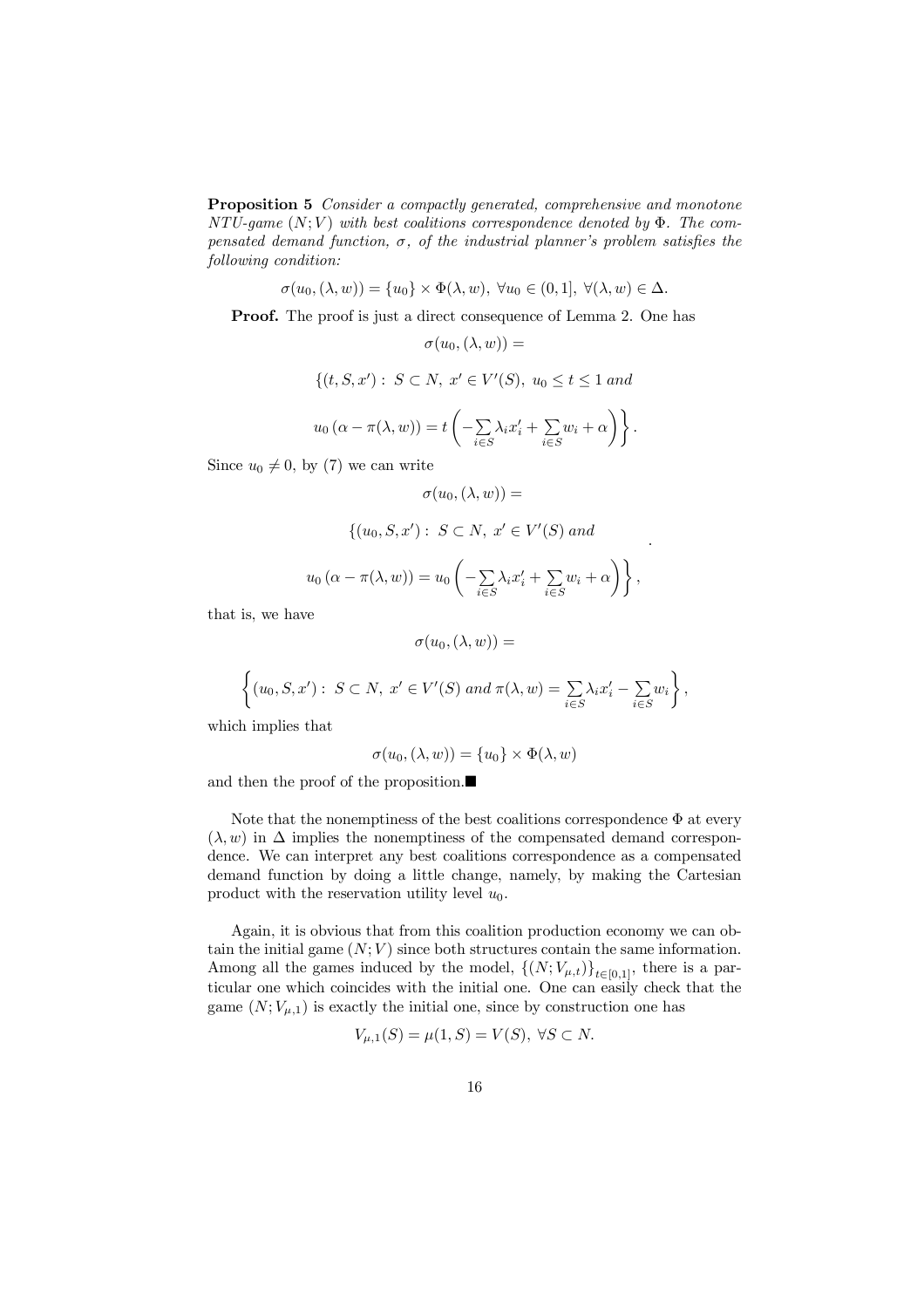On the other hand, for the case of monotone, compactly generated and comprehensive NTU-games  $(N; V)$  the characteristic mapping V can be reinterpreted from the point of view of the coalition production economy. Using the net cost function and the expenditure function of the minimization problem of the industrial planner, the initial game can be recovered. The following result shows this fact:

Corollary 6 Consider a monotone, compactly generated and comprehensive  $NTU\text{-}game (N;V)$  and its associated industrial planner's problem. Then, for any  $u_0$  in  $(0, 1]$ , one has

$$
V(S) = \left\{ x \in \mathbf{R}^S : c(\lambda, w, u_0, S, x') \ge e(u_0, (\lambda, w)), \ \forall (\lambda, w) \in \Delta \right\}, \ \forall S \subset N.
$$

Proof. From the duality between indirect functions and monotone, compactly generated and comprehensive NTU-games, one has

$$
V(S) = \left\{ y \in \mathbf{R}^S : \sum_{i \in S} (\lambda_i y_i - w_i) \le \pi(\lambda, w), \ \forall (\lambda, w) \in \Delta \right\}, \ \forall S \subset N;
$$

after some simple arrangements, one can write

$$
V(S) = \left\{ y \in \mathbf{R}^S : u_0 \left( -\sum_{i \in S} (\lambda_i y_i - w_i) + \alpha \right) \ge u_0 \left( \alpha - \pi(\lambda, w) \right), \ \forall (\lambda, w) \in \Delta \right\}.
$$

Part  $(a)$  of Lemma 2 implies, jointly with the definition of  $c$ , that

$$
V(S) = \left\{ x \in \mathbf{R}^S : c(\lambda, w, u_0, S, x') \ge e(u_0, (\lambda, w)), \ \forall (\lambda, w) \in \Delta \right\},\
$$

which closes the proof of this corollary. $\blacksquare$ 

Concerning the economic interpretation that can be derived from this result, we can view the characteristic mapping of a game at a coalition  $S, V(S)$ , as the set of output vectors each industry in  $S$  can obtain with a higher net cost for the production planner than the minimum expenditure e, for any vector of prices  $\lambda$  and costs w in the set  $\Delta$  and for any given fixed reservation utility level  $u_0$  in  $(0, 1]$ .

#### An example:

Consider the following compactly generated, comprehensive and monotone NTU-game  $(N; V)$  with two industrial sectors:

> $V({1, 2}) = \{(y_1, y_2) \in \mathbb{R}^2 : y_1 + y_2 \le 1 \text{ and } y_1, y_2 \le 1\},\$  $V(\{1\}) = \left\{y \in \mathbf{R} : y \leq \frac{1}{3}\right\},\$  $V(\{2\}) = \left\{y \in \mathbf{R}: y \leq \frac{1}{3}\right\},\$  $V(\emptyset) = \{y \in \mathbf{R} : y \le 0\}.$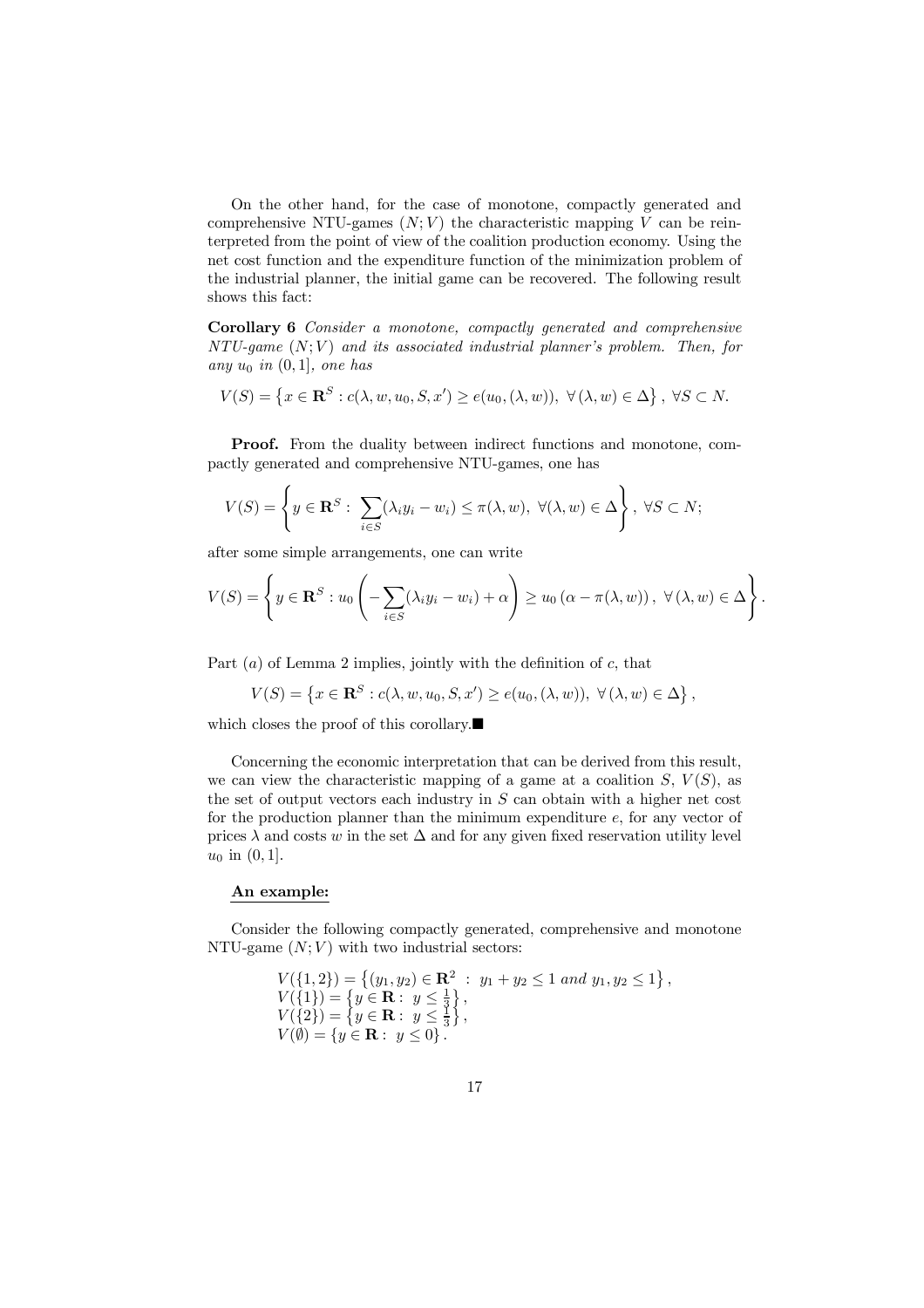The induced production correspondence  $\mu$  is given by

$$
\mu(t, \{1, 2\}) = t \cdot V'(\{1, 2\}), \n\mu(t, \{1\}) = t \cdot V'(\{1\}), \n\mu(t, \{2\}) = t \cdot V'(\{2\}), \n\mu(t, \emptyset) = t \cdot V'(\emptyset),
$$

where  $V'(S)$  denotes the usual representation of  $V(S)$  as a subset of  $\mathbb{R}^N$ . For given  $\alpha$  and  $u_0$ , and for  $(\lambda, w) = (\frac{2}{3}, \frac{1}{12}, \frac{1}{6}, \frac{1}{12}) \in \Delta$ , the industrial planner's problem is given by

$$
\begin{cases}\n\min \ t \left( -\left(\frac{2}{3}x_1' + \frac{1}{12}x_2'\right) + \sum_{i \in S} w_i + \alpha \right) \\
s.t. \\
\quad S \subset \{1, 2\}, \\
\quad x' \in V'(S), \\
\quad u_0 \le t \le 1.\n\end{cases}
$$

Given  $u_0 \in [0, 1]$ , the solution to this problem is given by

$$
\sigma\left(u_0, \left(\frac{2}{3}, \frac{1}{12}, \frac{1}{6}, \frac{1}{12}\right)\right) = \left\{(u_0, \{1, 2\}, (1, 0))\right\},\
$$

reflecting that, for these prices and costs, both industries are selected together by the industrial planner. In this example, the minimum expenditure is given by

$$
e\left(u_0, \left(\frac{2}{3}, \frac{1}{12}, \frac{1}{6}, \frac{1}{12}\right)\right) = u_0\left(\alpha - \frac{5}{12}\right) \ge 0.
$$

Finally, if we compute the indirect function  $\pi$  at  $\lambda = (\frac{1}{3}, \frac{1}{3})$  and  $w = (\frac{1}{6}, \frac{1}{6})$ , we obtain that

$$
\pi\left(\frac{2}{3},\frac{1}{12},\frac{1}{6},\frac{1}{12}\right)=\frac{5}{12},
$$

and that the best coalitions correspondence  $\Phi$  at the same point satisfies

$$
\Phi\left(\frac{1}{3},\frac{1}{3},\frac{1}{6},\frac{1}{6}\right) = \{(\{1,2\},(1,0))\}.
$$

Now, one can easily check Lemma 2 and Proposition 2 for this particular selection of prices and costs.

## 5 Conclusions and relationships to the literature

This paper, through its use of indirect and direct representations of games and the concepts of compensated demand functions and expenditure functions from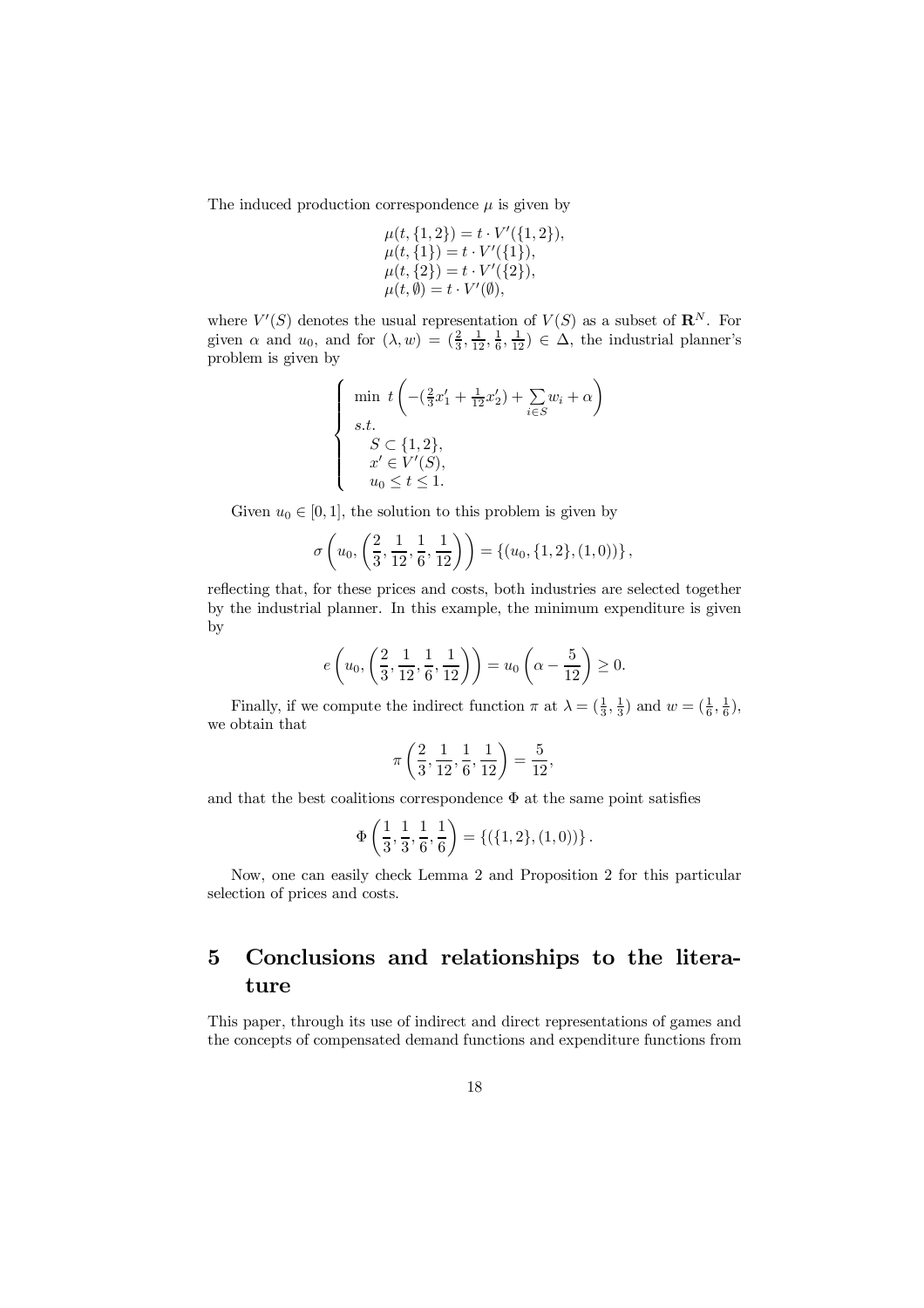consumer demand theory has provided a new approach to representing games as economies. This approach suggests other related questions and also other approaches. First, it appears that when a game is balanced or totally balanced we may be able to obtain further relationships between the economies and games, more precisely, between equilibrium outcomes of economies and cores of games; research on this question is in progress. Another approach to the representation of games as economic structures that appears very promising is the representation of the games as economies with local public goods, or, in other words, as economies with clubs (cf. [3], [4] or [6]. For games with many players, another approach based on revealed preference and integrability theory is suggested in (??).

### References

- [1] Billera, L.J. (1974) "On games without side payments arising from a general class of markets," Journal of Mathematical Economics 1(2), 129-139.
- [2] Billera, L.J. and R.E. Bixby (1974) "Market representations of n-person games," Bulletin of the American Mathematical Society 80(3), 522-526.
- [3] Conley, J. and M.H. Wooders (1997) "Equivalence of the core and competitive equilibrium in a Tiebout economy with crowding types," Journal of Urban Economics 41(3), 421-440.
- [4] Conley, J. and M.H. Wooders (2001) "Tiebout economics with differential genetic types and endogenously chosen crowding characteristics," Journal of Economic Theory 98(2), 261-294.
- [5] Debreu, G. and H. Scarf (1963) "A limit theorem on the core of an economy," International Economic Review 4, 235-246.
- [6] Kovalenkov, A. and M. H. Wooders (1999a) "Approximate cores of games and economies with clubs," Department of Economics, University of Warwick Working Paper No. 535 revised, *Journal of Economic Theory* (to appear).
- [7] Kovalenkov, A. and M. H. Wooders (1999b) "A law of scarcity," Department of Economics, University of Warwick Working Paper No. 546, revised,
- [8] Mart ínez-Legaz, J.-E. (1996) "Dual representation of cooperative games based on Fenchel-Moreau conjugation," Optimization 36(4), 291-319.
- [9] Mas-Colell, A. (1975) "A further result on the representation of games by markets," Journal of Economic Theory 10(1), 117-122.
- [10] Mas-Colell, A., M. Whinston and J. Green (1995) Microeconomic Theory, Oxford University Press, New York/Oxford.